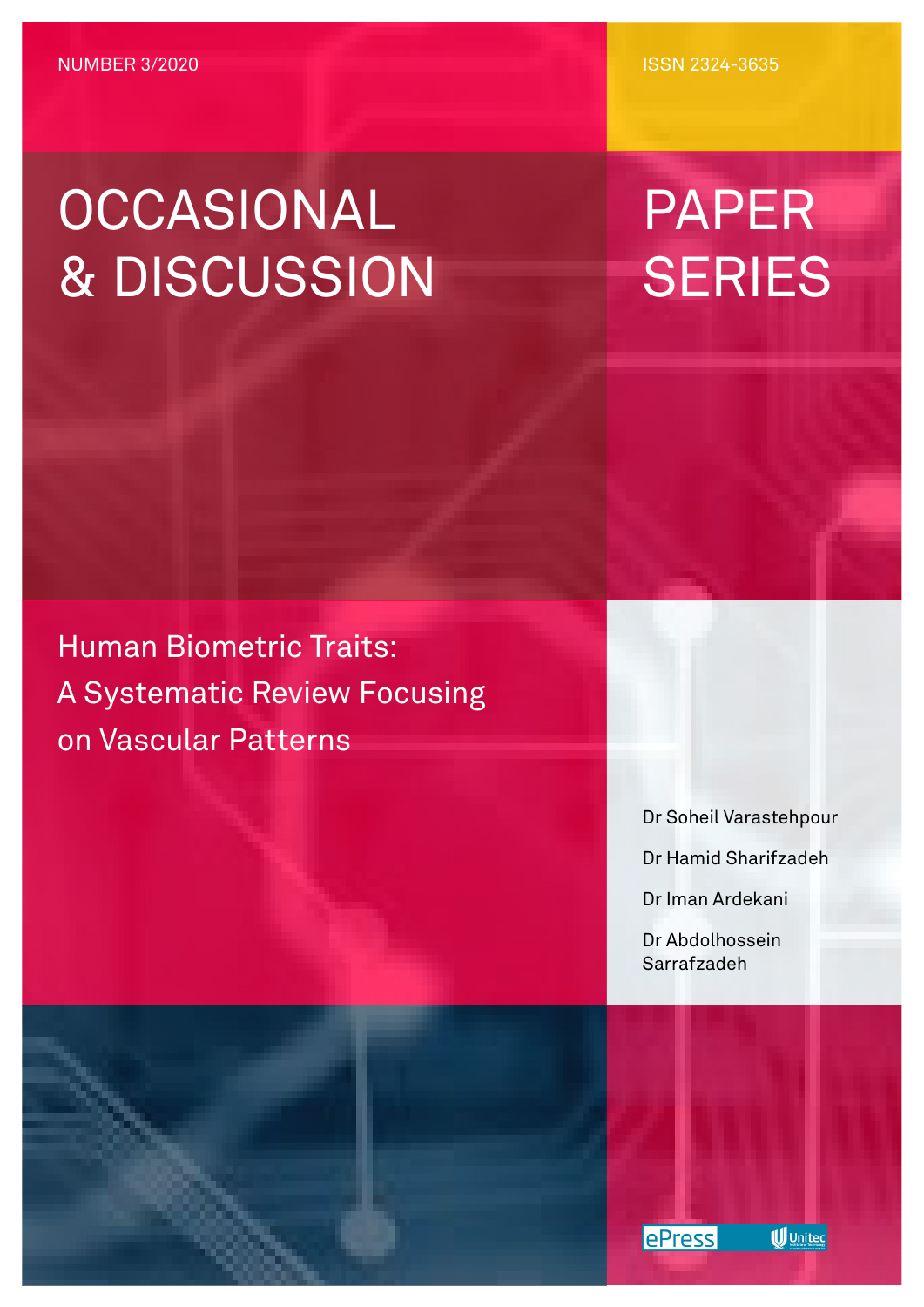#### OCCASIONAL AND DISCUSSION PAPER SERIES 3/2020

Human Biometric Traits: A Systematic Review Focusing on Vascular Patterns

By Dr Soheil Varastehpour, Dr Hamid Sharifzadeh, Dr Iman Ardekani and Dr Abdolhossein Sarrafzadeh

Human Biometric Traits: A Systematic Review Focusing on Vascular Patterns by Dr Soheil Varastehpour, Dr Hamid Sharifzadeh, Dr Iman Ardekani and Dr Abdolhossein Sarrafzadeh is licensed under a Creative Commons Attribution-NonCommercial 4.0 International License.

This publication may be cited as:

Varastehpour, S., Sharifzadeh, H., Ardekani, I., Sarrafzadeh, A. (2020). Human Biometric Traits: A Systematic Review Focusing on Vascular Patterns *Unitec ePress Occasional and Discussion Papers Series* (2020:3). Retrieved from http:// www.unitec.ac.nz/epress.

About this series:

Unitec ePress periodically publishes occasional and discussion papers that discuss current and ongoing research authored by members of staff and their research associates. All papers are blind reviewed. For more papers in this series please visit: www.unitec.ac.nz/epress/index.php/category/ publications/epress-series/discussion-and-occasionalpapers.

Cover design by Penny Thomson.

Contact:

epress@unitec.ac.nz www.unitec.ac.nz/epress/

Unitec Institute of Technology Private Bag 92025, Victoria Street West Auckland 1142 New Zealand





ISSN 2324-3635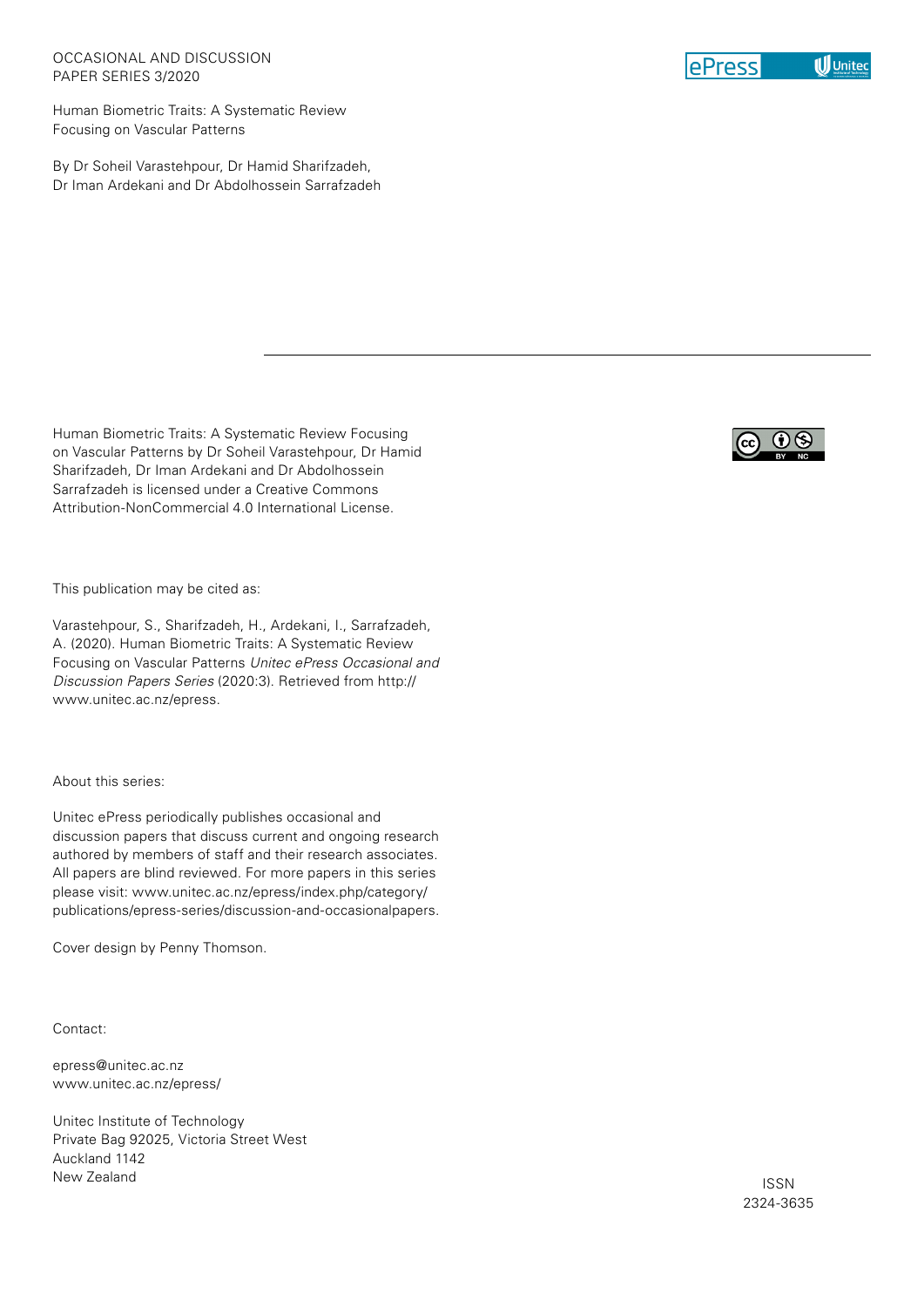# Human Biometric Traits: A Systematic Review Focusing on Vascular Patterns

Dr Soheil Varastehpour, Dr Hamid Sharifzadeh, Dr Iman Ardekani and Dr Abdolhossein Sarrafzadeh

#### *Abstract*

Authentication methods based on human traits, including fingerprint, face, iris, and palm print, have developed significantly, and currently they are mature enough to be reliably considered for human identification purposes. Recently, as a new research area, a few methods based on non-facial skin features such as vein patterns have been developed. This literature review paper explores some key biometric systems such as face recognition, iris recognition, fingerprint, and palm print, and discusses their respective advantages and disadvantages; then by providing comprehensive analysis of these traits, and their applications, vein-pattern recognition is reviewed.

#### *Introduction*

Recognition plays a key role in today's society, being necessary to authorise individuals to gain access to resources, services, physical locations or information. It is not feasible to manually authenticate and recognise individuals in large datasets. In this context, biometrics offers great advantages over traditional authentication methods in terms of reliability and validity. Authentication methods based on some human traits have developed significantly and, currently, they are mature enough to be reliably considered for personal identification purposes (Varastehpour, Sharifzadeh, Ardekani, & Sarrafzadeh, 2018; Lebovic, 2015). In brief, biometrics refers to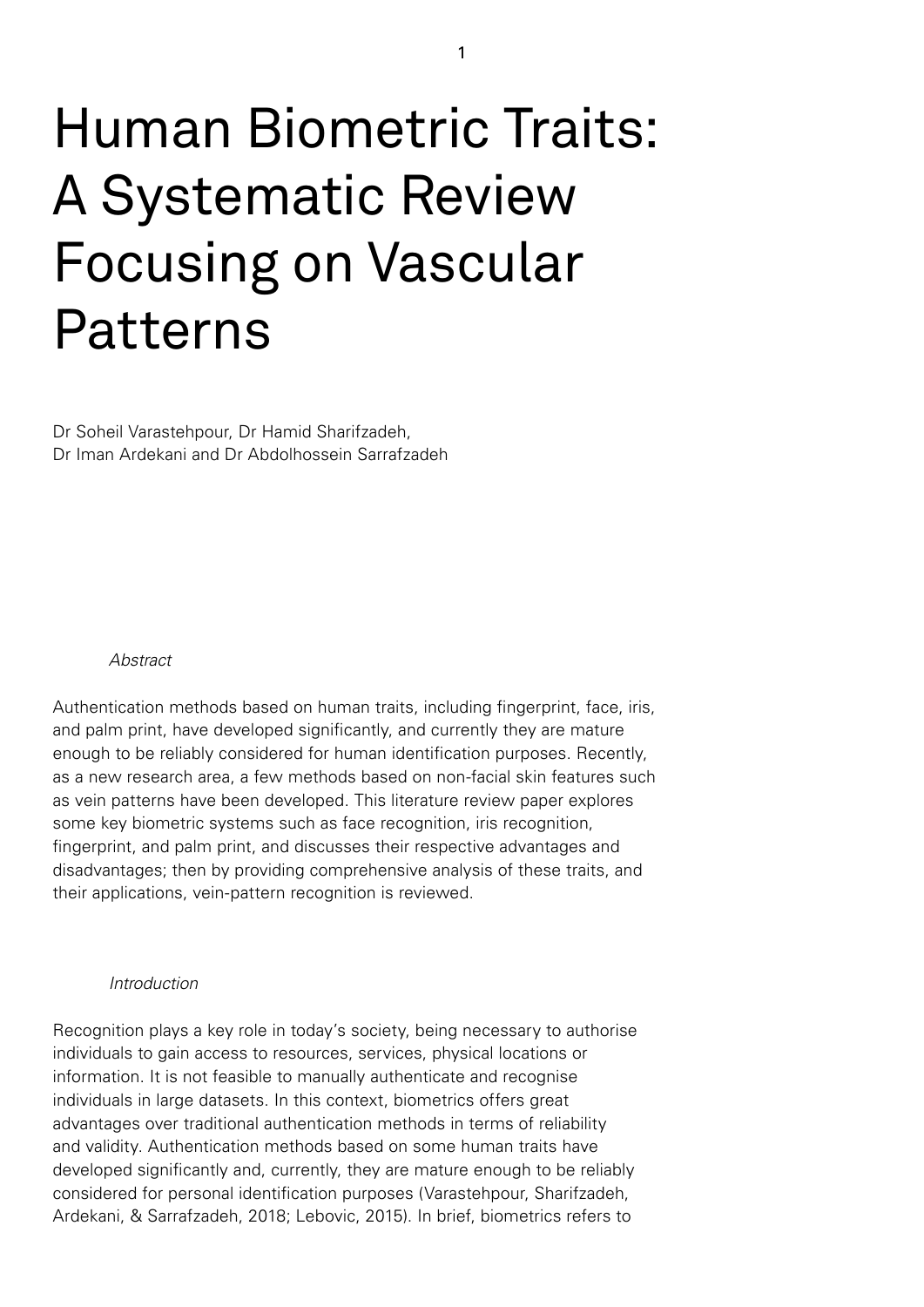the measurements of some human characteristics which differentiate one person from another (Ellenbogen, 2012). Human beings have unique physical and behavioural features, thus researchers can take advantage of these for recognition purposes (Lebovic, 2015).

Biometric-based identification is also widely used for forensic investigations; however, research is still limited in the field of biometric systems for some particular crimes such as rioting and participating in the creation of child pornography, where criminals usually cover their faces and only non-facial skin is partially observable. Recently, as a new research area, a few methods based on non-facial skin features such as vein patterns have been developed (Sharifzadeh, Zhang, & Kong, 2014). However, these methods suffer from several weaknesses in different cases, ranging from skin diversity and hairy bodies to subjects with a high volume of dermis due to adiposis, in which the vein pattern cannot be uncovered (Sharifzadeh et al., 2014).

This review first provides a brief explanation of human biometric traits such as fingerprint, palm print, dorsal hand and iris; then the components and computational methods for recognition of vein patterns are described. The authors then review different types of biometric traits and their state-of-theart applications, before explaining the vein pattern as a biometric trait and categorising vein-pattern recognition techniques. The paper goes on to explain the physiological background with insight into the architecture of veins and arteries, then describes the way in which blood vessel images are captured through different techniques, and follows with a review of computational methods.

#### *Background*

# The Concept of Biometrics

In the history of biometric traits, various identification applications have been attempted and, generally, these applications can be divided into three categories:

- 1. commercial usage such as credit cards, e-commerce procedures;
- 2. governmental activities such as national ID cards, passport controls;
- 3. forensic investigations such as criminal identifications and missing persons (Jain, Bolle, & Pankanti, 2006).

There are basically two types of biometric traits, either inside the human body like DNA and vein pattern, or outside the human body such as fingerprints and palm prints (Lebovic, 2015). Taking advantage of recent computational progress, researchers are currently able to work on biometric features inside the human body (Lebovic, 2015; Vacca, 2007; Podio & Dunn, 2001). Compared with traditional external features, these internal features have higher accuracy while being less vulnerable to forgery (Jain, Hong, & Pankanti, 2000).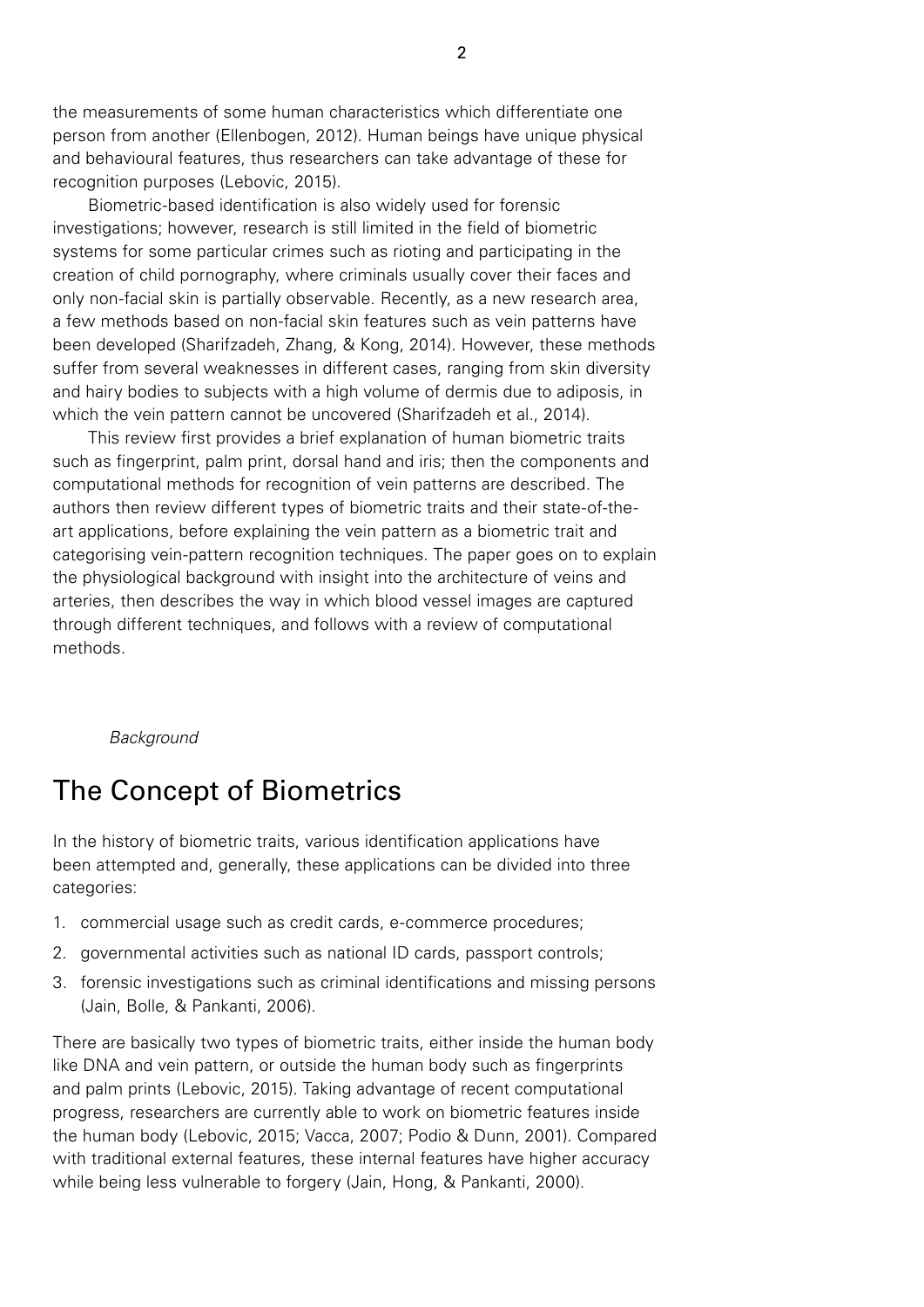# Types of Biometric Traits

As shown in Figure 1, biometrics are usually categorised into two classes: a) physiological characteristics, and b) behavioural characteristics (Jain, Nandakumar, & Ross, 2016). For all human beings, the traits in both these classes are unique and individual.



Figure 1. General classification of biometric characteristics.

Behavioural characteristics are related to the patterns of human behaviour such as typing rhythm, voice, gait, signature (Sahidullah, 2014), and physiological characteristics are related to body features such as palm print, fingerprint, face, hand geometry, iris, vein pattern (Sahidullah, 2014).

Lack of advanced facilities and the absence of effective identification technologies in the past necessitated the use of behavioural characteristics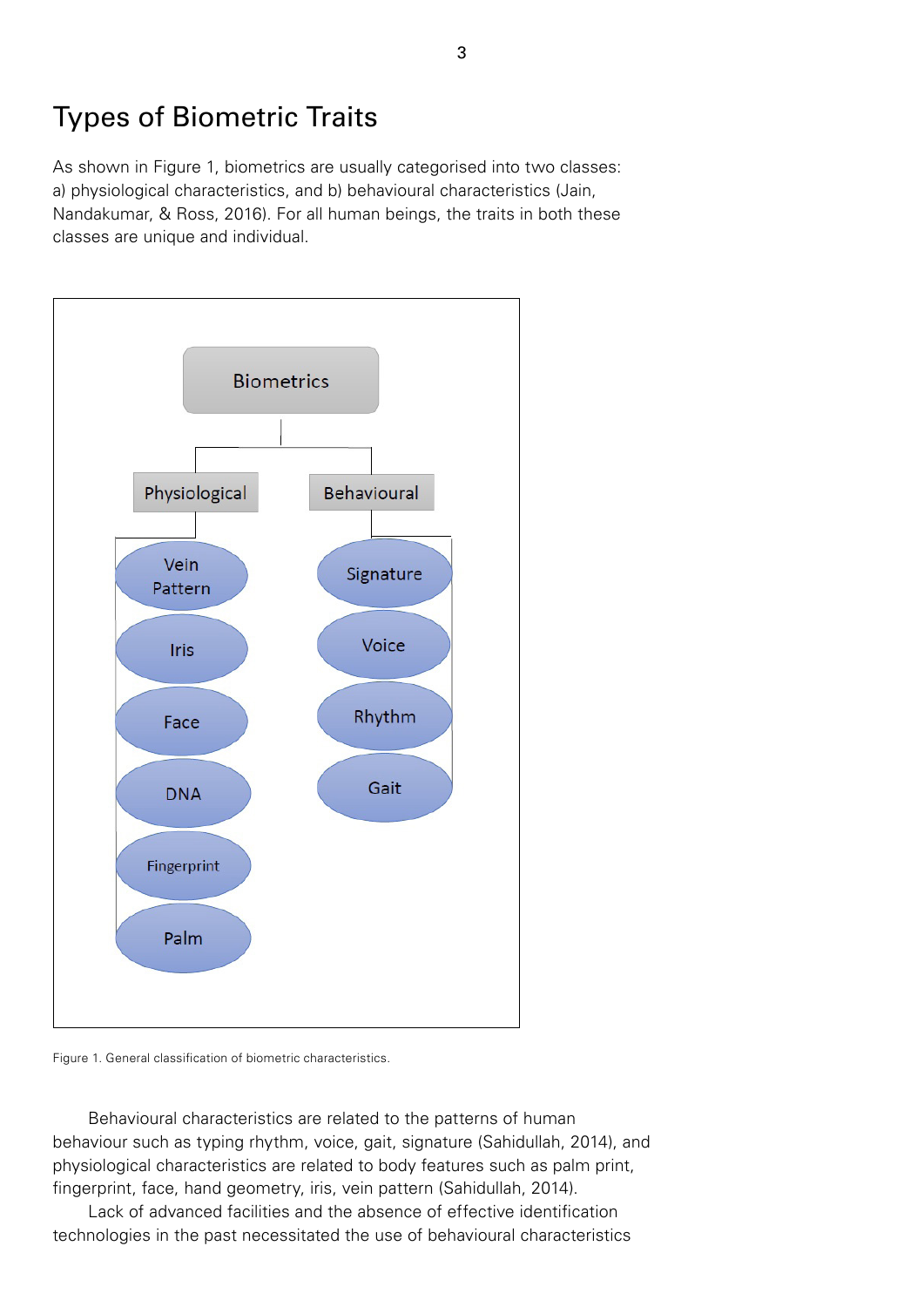such as signature for authentication purposes (Jain, Ross, & Prabhakar, 2004). With advances in technology, behavioural characteristics are more vulnerable to forgery in comparison to physiological characteristics because behavioural features are outside the human body and are prone to counterfeiting (Podio & Dunn, 2001; Jain et al., 2006; Yu & Qing, 2009).

Currently, both behavioural and physiological characteristics are still being used for identification purposes, with different levels of accuracy. To follow, some of the physiological features are reviewed.

# FINGERPRINT

The fingerprint is one of the oldest biometric traits, and has been successfully used in several applications. In 1891, Juan Vucetich started to categorise fingerprint collection in Argentina for the first time (Yu & Qing, 2009).

Everyone has individual fingerprints. A fingerprint is made of various ridges and furrows on the pad of the finger, and identities can be recognised by the pattern of these features (Shi & Govindaraju, 2009). As a popular identification method, the fingerprint is currently used in many organisations and security systems, such as police stations, forensic investigation departments, and for password authentication on laptops, smartphones and digital locking doors (Shi & Govindaraju, 2009).

The advantages and disadvantages of fingerprints are as follows (Shi & Govindaraju, 2009):

#### Advantages:

- High level of accuracy in good-quality images
- Easy to use
- Can be used for all the fingers

#### Disadvantages:

- Unable to be used for all subjects, particularly for older people or manual labourers
- Ridges and furrows on the fingers may change over time
- Requirement to install specialised devices
- As an exterior feature of the human body, they are vulnerable to forgery (Kono, Ueki, & Umemura, 2000)

#### PALM PRINT

The use of palm prints started after 1858, in the civil service of India, when Sir William Herschel recorded the palm prints of his illiterate employees on the backs of their contracts (Van Maanen, 2016). This was the first time that a palm print had been used as a biometric trait for identification purposes. During recent decades, a palm print has become a common biometric trait to identify illiterate people (Vacca, 2007).

Palm prints contain unique information including ridge flows, ridge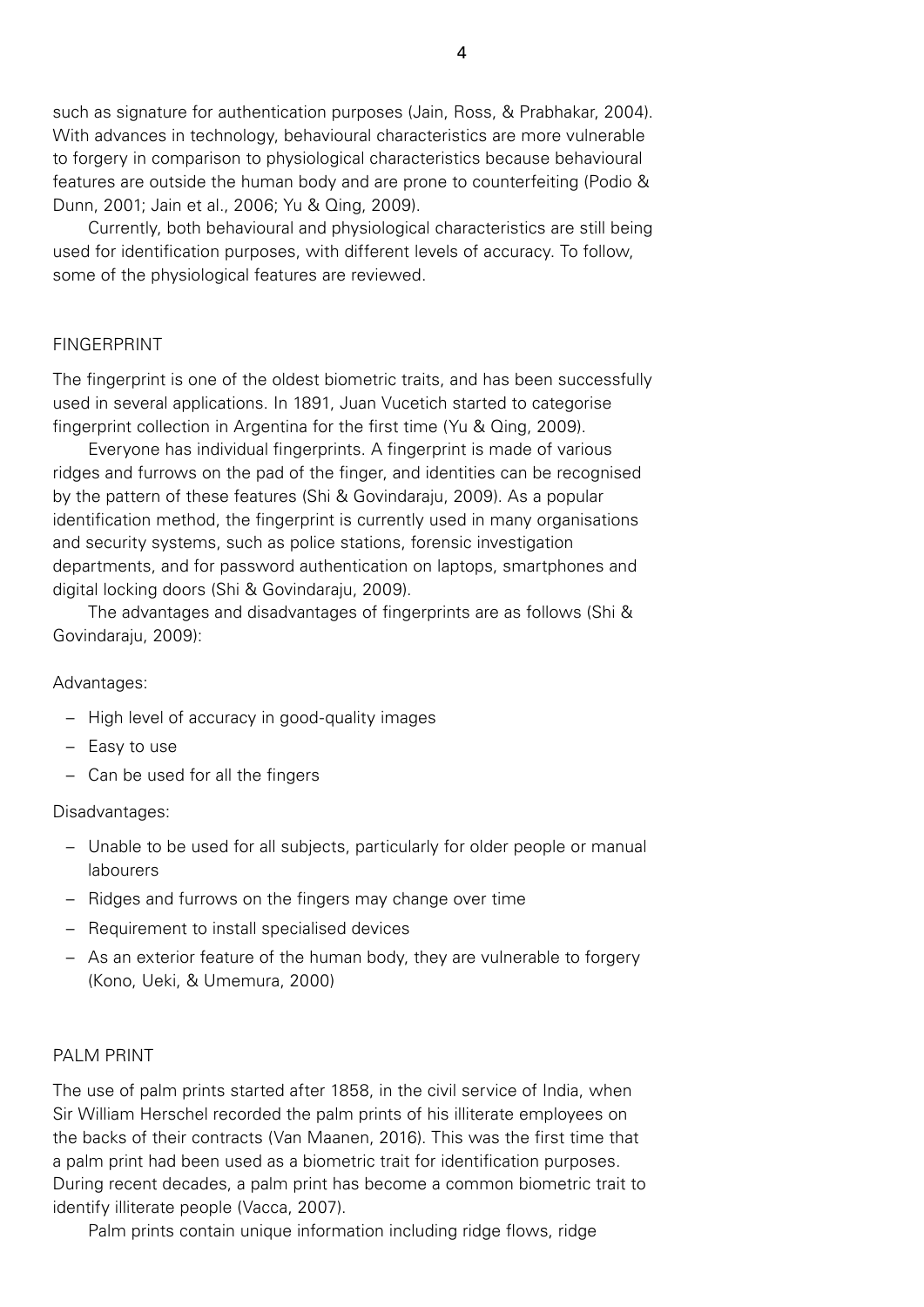characteristics, various tracks and lines on the palm. All these features show a genuine pattern that differentiates one person from another (Vacca, 2007). However, palm print use has grown more slowly than other biometric traits due to the lack of computing capabilities and technologies (Van Maanen, 2016).

Over the past few years, the palm print has become more popular among forensic investigators and security services. In European countries between 2013 to 2015, at least 30% of criminal evidence was provided by palm prints, obtained from steering wheels, windowpanes, gun grips, etc. (Van Maanen, 2016).

There are many techniques and methods that have been used to align and match palm-print features. Most of the preprocessing algorithms employ the key points between fingers to set up a coordinate system. Preprocessing involves five common steps:

- 1. binarising the palm images;
- 2. extracting the contour of hand and/or fingers;
- 3. detecting the key points;
- 4. establishing a coordinate system;
- 5. extracting the central parts (Han, 2004).

Advantages and disadvantages of the palm print are as follows (Van Maanen, 2016):

Advantages:

- Enforceable in low resolution: the patterns can be picked up with simple images
- Easy to use
- Cheap devices for recording palm prints
- Not sensitive to external factors

#### Disadvantages:

- Unstable: tracks and lines of the palm can change over time
- Needs longer processing time and powerful algorithms for extracting and matching ridge patterns
- Large dataset
- High maintenance costs for equipment
- Susceptible to forgery

# FACE RECOGNITION

Face recognition is one of the successful biometric systems used for authentication purposes through facial features (Jain et al., 2006). Facial features include 80 nodal points on a human face, which are unique in each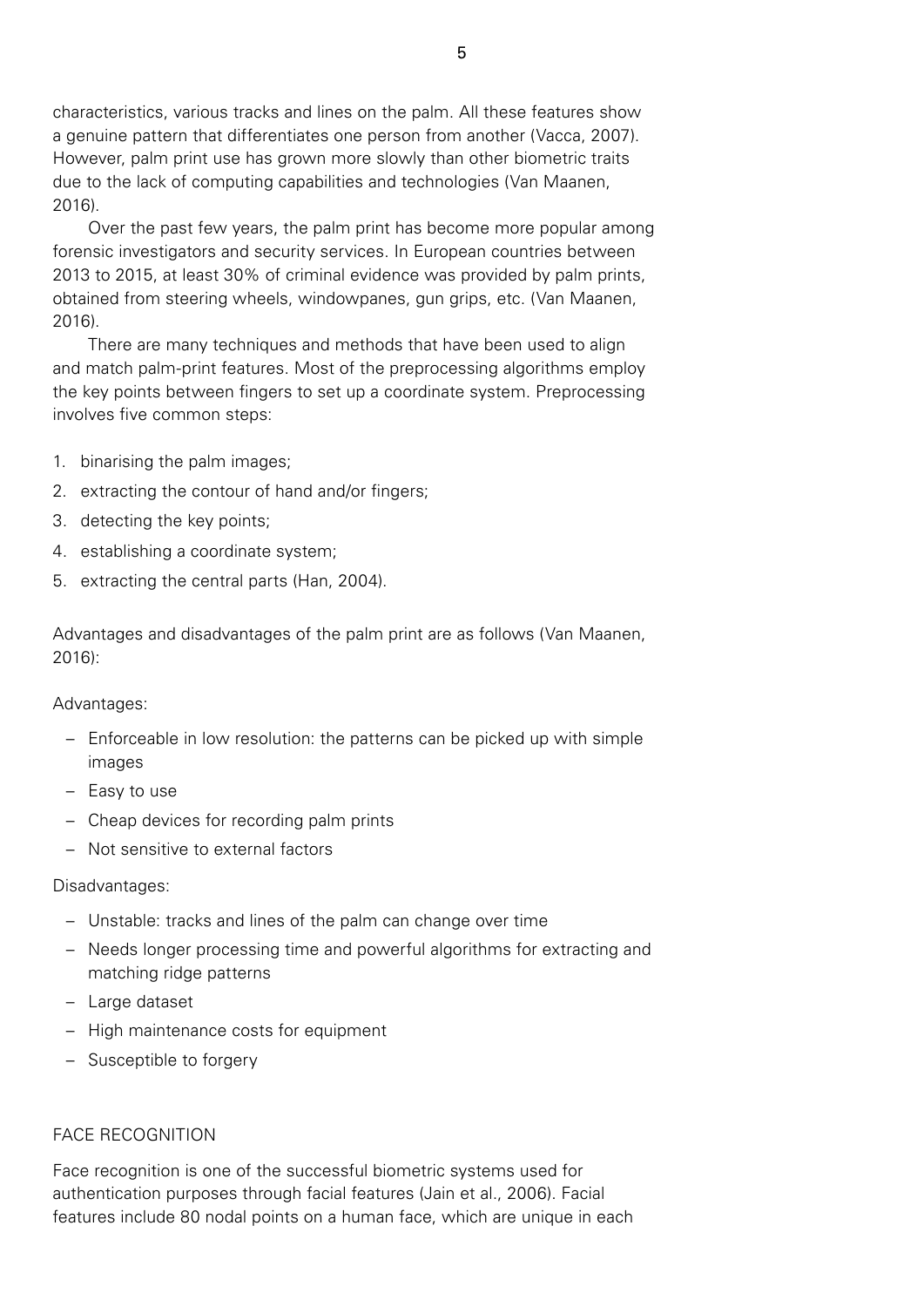case, except between some identical twins (Jain et al., 2006). Some of these points are as follows (Bonsor & Johnson, 2006):

- Chin
- Cheekbones
- Jawline
- Depth of eye sockets
- Distance between eyes
- Width of nose

The procedures and steps are the same for all face-recognition techniques. These steps are (Jain et al., 2006):

- Capture raw data, which is acquired from the device
- Process distinct features, which are extracted from raw data and converted to digitised or encrypted data
- Enroll the record, which is stored for future comparison during identification
- Verification by matching/mapping a sample with the main database

These steps can be applied to all features of the human face. They can help to distinguish features for measuring and comparing with samples.

Face recognition has several advantages and disadvantages, as follows (Masupha, Zuva, Ngwira, & Esan, 2015):

Advantages:

- Facial features can be captured at a distance
- High speed for matching and mapping features
- Face recognition techniques can be made invariant to size, orientation, and lighting

Disadvantages:

- There are some factors, such as image quality, image size, face angle and insufficient light, that affect the face recognition process
- Facial features can be changed easily by growing hair, moustache, beard or adding glasses, etc., so it is susceptible to forgery
- Facial features can change during a person's lifetime and images need to be up to date

# IRIS RECOGNITION

Iris recognition is one of the significant biometric systems, with high accuracy and flexibility for authentication purposes (LG, 2003). In fact, the iris is the only internal organ that is visible from outside the human body (LG, 2003). The iris is located behind the cornea of the eye and in front of the lens, and is unique for each human.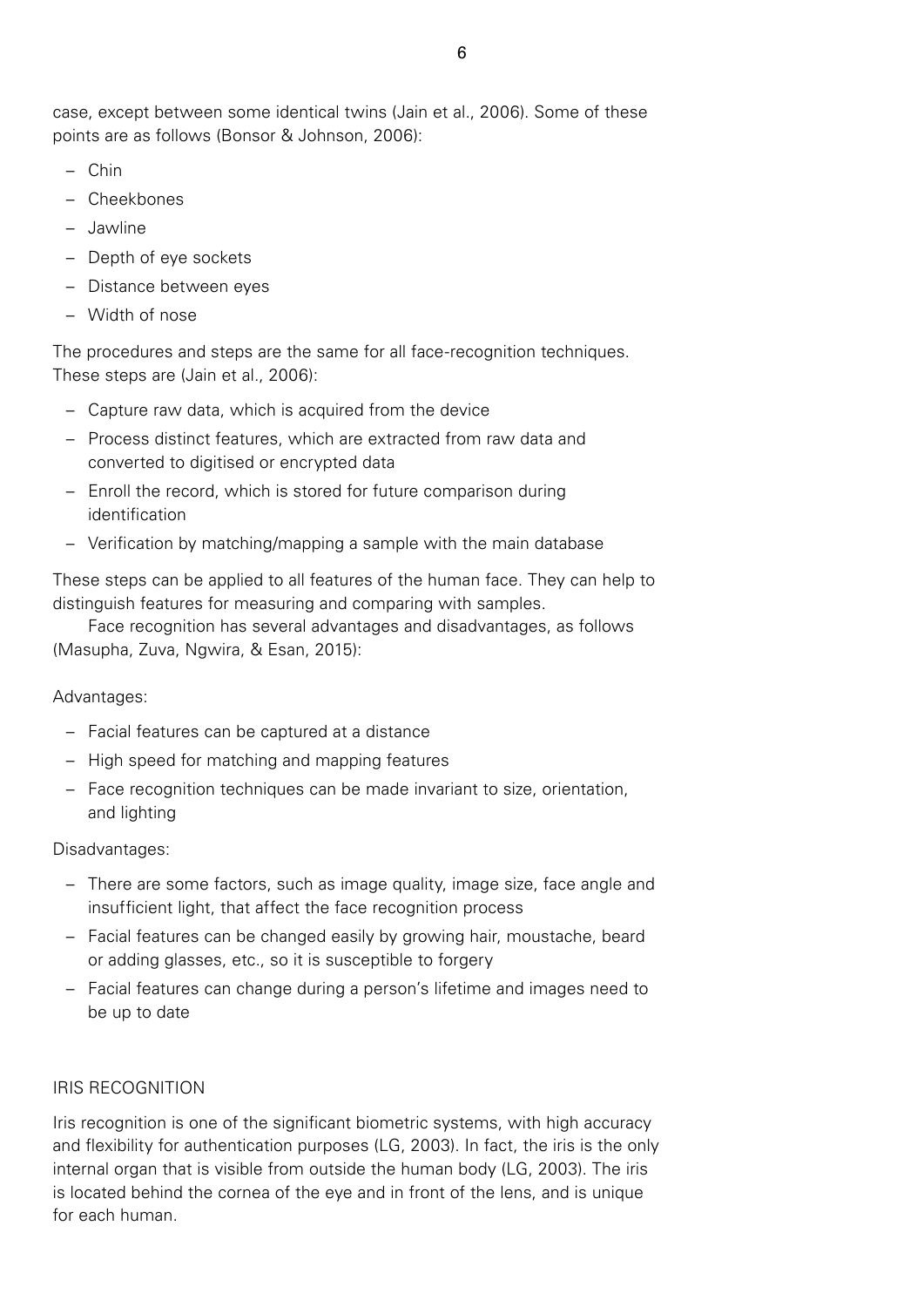Iris recognition includes three main steps, as developed by Dr. John Daugman (Jain et al., 2006): the first step is to capture a person's iris photographically as they stand in front of a camera; the second step is to convert the iris image to what is called IrisCode. In this step, the digital image is filtered to map segments of the iris by an algorithm. These segments include furrows, the corona of the iris, rings and freckles, which are mapped into the different phasors and stored in a computer (Jain et al., 2006). The final step is to match the IrisCode from storage with the IrisCode from the new sample and evaluate their similarities to each other (Jain et al., 2006).

Advantages and disadvantages of iris recognition (LG., 2003):

#### Advantages:

- IrisCodes are unique for each human being
- Iris recognition can be integrated with security systems or can operate alone
- The iris is formed during the first 10 months of a human life and remains unchanged for the rest of life
- Iris pattern is not vulnerable to theft, change or fraud

#### Disadvantages:

- Iris recognition is a new technology; thus, the relevant equipment is expensive
- The subject must be in front of the camera at a specific distance, otherwise the camera is not able to take an accurate picture
- The accuracy of iris recognition can be decreased by using a cosmetic or optical lens.

Iris recognition is more reliable and less vulnerable to forgery than biometric traits such as fingerprint and face recognition. Currently, it is mostly used in airports and police stations (Jain et al., 2006).

# BIOMETRIC TRAIT APPLICATIONS

Biometric traits have been used in security systems to protect data and assets in recent decades. Biometric technologies have the complexity, capabilities and performance to verify a person's identity. Government departments, including police, and nongovernment sectors such as industry can use biometric traits such as fingerprint, finger vein, face, hand geometry, palm print, dorsal hand, DNA, vein pattern, iris and retina, voice and signature for identification purposes (Podio & Dunn, 2001). In the following, examples of applications that have used biometric traits are introduced.

Voice recognition is one of the common biometric systems that is used in shopping networks such as QVC and financial brokerage houses like Charles Schwab (Vacca, 2007), for the purposes of authenticating customers and carrying out transactions. With help from this system, customers can place orders or check their accounts without waiting for operators (Vacca, 2007).

Currently, some states in the USA are using a fingerprint as an additional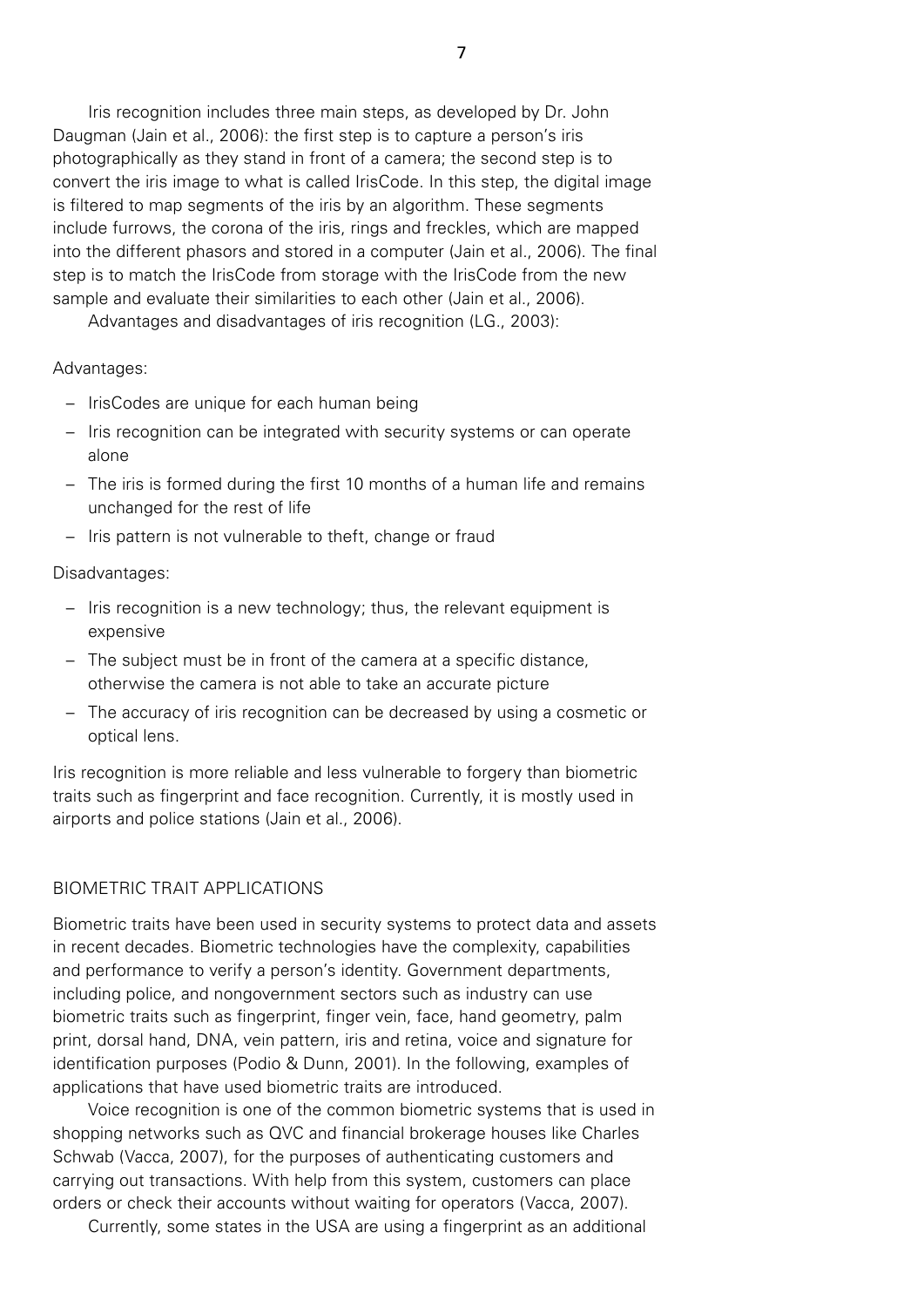feature for drivers' licences to prevent tampering and fraudulent activities. In some countries, prison visitor systems use face recognition, fingerprint and hand geometry to identify visitors and avoid identity swapping (Vacca, 2004).

Facial recognition systems have been implemented in many airports for finding criminals and terrorists among the crowds. Furthermore, the UK and The Netherlands have used facial recognition in streets, junctions and subway stations to detect terrorists and fugitives (Vacca, 2007).

The voting system is another field where biometric technology is used to avoid cheating in many parts of the world. In addition, in some cities, ATM machines use face recognition, finger vein, fingerprint, palmprint or palm vein to recognise customers' identities in order for them to access their accounts and for transactions (Vacca, 2007). Many big companies like Compaq, Sony, Fujitsu and Samsung use finger-vein, fingerprint or iris recognition in their products such as tablets, notebooks and cell phones to avoid data theft and to limit access. Many credit card companies such as American Express, Visa and Mastercard use a fingerprint instead of a smart chipset for authentication purposes (Vacca, 2004).

In Disneyland and other private companies, hand geometry has helped in permitting customers to enter. Hand geometry can provide information that will help to avoid fraud and also gather data about visitor statistics. Furthermore, Canada and Germany use facial and iris recognition for safedeposit boxes in some places like airports and train stations (Vacca, 2004). Biometric traits have major benefits for industries, government and private companies. For governments, biometrics can give precious data in order to authenticate human characteristics. In industries, it can provide access limitation for time, persons and location. Generally, biometrics can help to authenticate customers and employees with more speed and accuracy than other systems (Podio & Dunn, 2001).

# Mechanism of Biometric Technologies

Biometric identification systems are complex and capable, and they use several tools for recording and capturing photos (such as camera and scanner), or measurements of exclusive characteristics, and they use computer hardware and software in order to extract these characteristics (Vacca, 2004).

Depending on the applications, biometric technologies can be used in two modes of verification (authentication) and identification. As Figure 2 shows, for each of them, biometric systems have the same process, which can be divided into separate steps:

- 1. enrolment
- 2. verification
- 3. identification (Vacca, 2004).

These steps are described in the following section.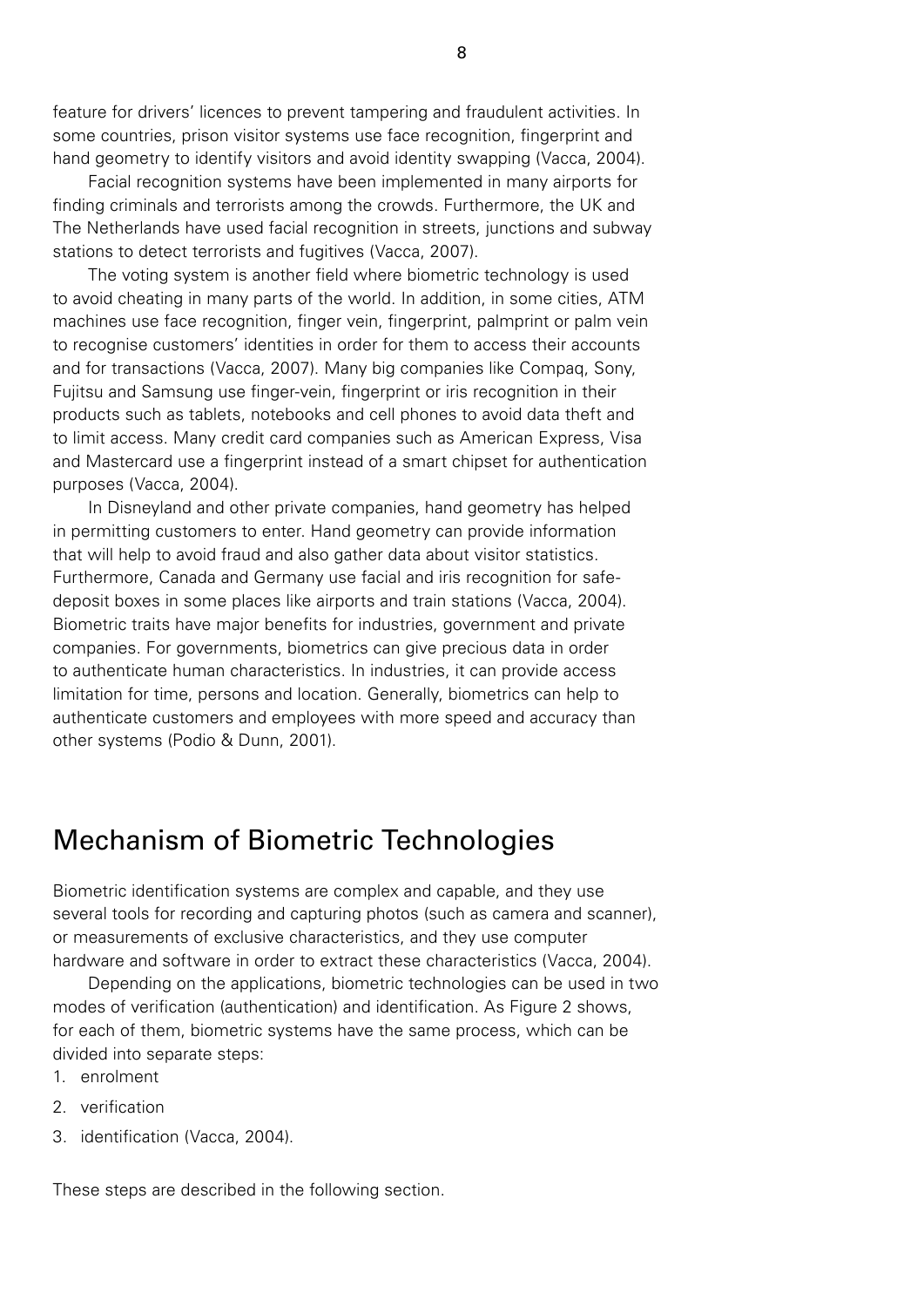# ENROLMENT

In the enrolment process, the biometric system is trained to identify a specific person who provides an identifier such as an identity card. Then, the biometric is linked to the identity specified on the identification document, and a person shows the biometric such as fingerprint, iris or face to a usage device (Vacca, 2007). The distinguished features are located and one or more samples are extracted, encoded and stored as a reference template for measuring and comparing. Depending on the technology, a person's identity can be provided from devices such as a microphone for recording voice, a scanner for scanning fingerprints or a camera for taking pictures, then these features are processed with the organisation's algorithms for extracting, encoding and storing information, in order to make a reference template (Vacca, 2007).

Many factors can influence the generation of a template, such as minute changing in positioning, distance, pressure, environment and other factors (Vacca, 2007). Based on the biometric information captured by the device, each template is unique. Consequently, a person may need to show biometric information several times to enrol and gain access. Depending on the biometric system, the reference template may represent a combination of the captured data, or various enrolment templates (Vacca, 2007). The overall success of the biometric application is related to the quality of the template(s), because biometric features change with the passing of time and the biometric system needs to recapture and re-enrol in order to update the reference template. For more information, some of the reference templates can be updated by new technologies during matching operations (Vacca, 2007).

In addition, the quality of the identifier is another factor in the enrolment process. As mentioned, the identifier specified on the document template is related and linked to the reference template, and if the system cannot distinguish a true identity, the system links these features to a false reference template (Vacca, 2007).

### VERIFICATION

The verification system is the next step in enrolment, and verifies the person is who he/she claims to be. In verification, a person's identities (features) are taken from tools (such as fingerprint scanner) and processed through the algorithms in order to make a trial template and compare it with the reference template stored in the system during enrolment, to distinguish the individual's trial and stored template maps (Vacca, 2004).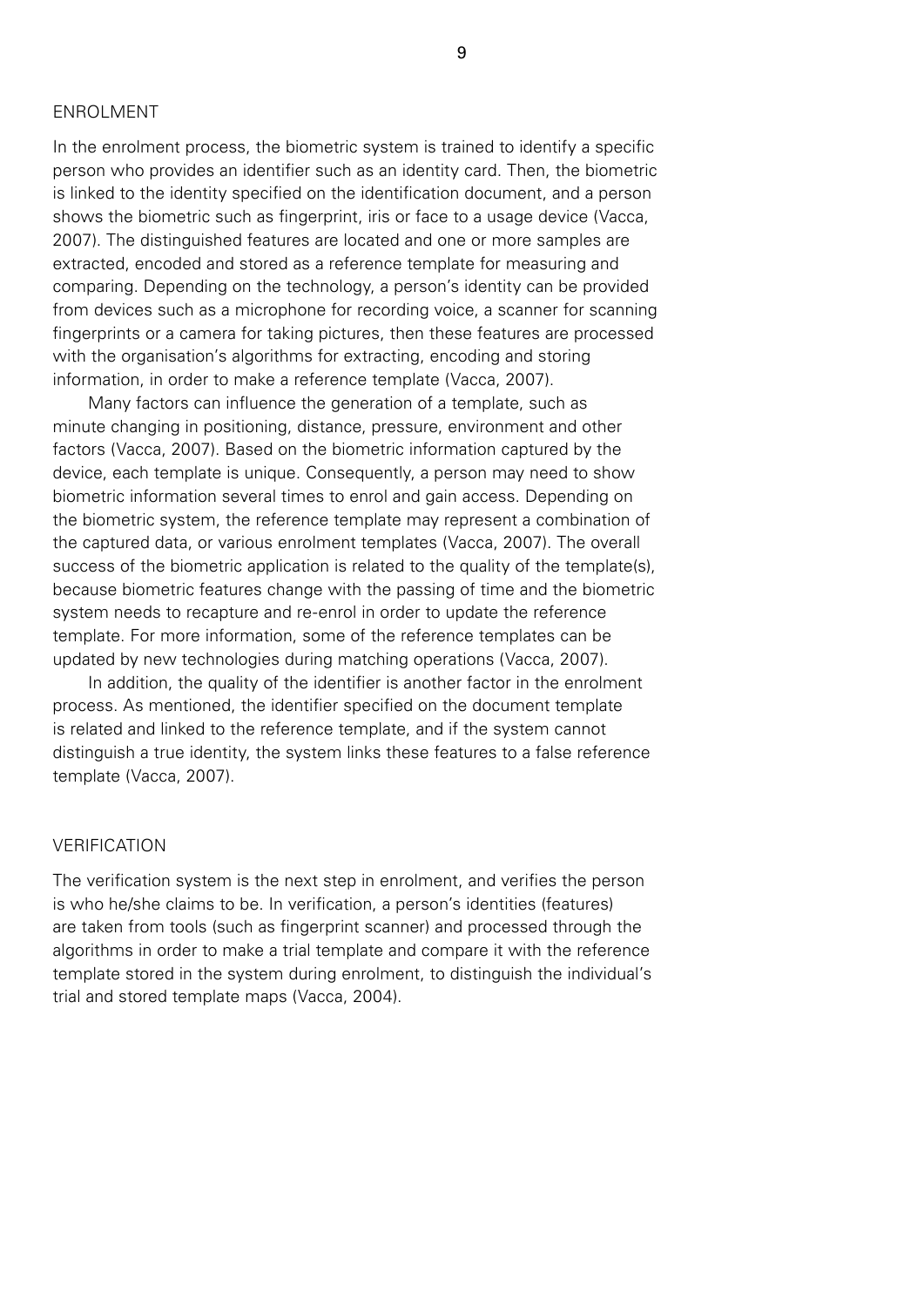

Figure 2. The biometric identification process (Vacca, 2007, p. 25).

Verification systems often include a monster dataset from dozens of millions of enrolment templates that are predicated on matching the individual's presented biometrics against the reference template. Most verification systems can predict match/non-match features in approximately one second and let the user who claims identity access resources (Vacca, 2007). As shown in Figure 2, the verification system is referred to as 1:1 (one-to-one) matching, which means that an individual's biometric is compared to one biometric template in the database (Vacca, 2007).

# IDENTIFICATION

The identification system is the next step after enrolment (Vacca, 2007). The trial template is compared with the stored reference template of all individuals enrolled in the system, unlike the verification system, which compares and locates the reference template of each person with the present identifier (Vacca, 2007). The identification system is named as 1:N (one to one or many), because an individual's biometric is compared to multiple biometric templates in the database (Vacca, 2004).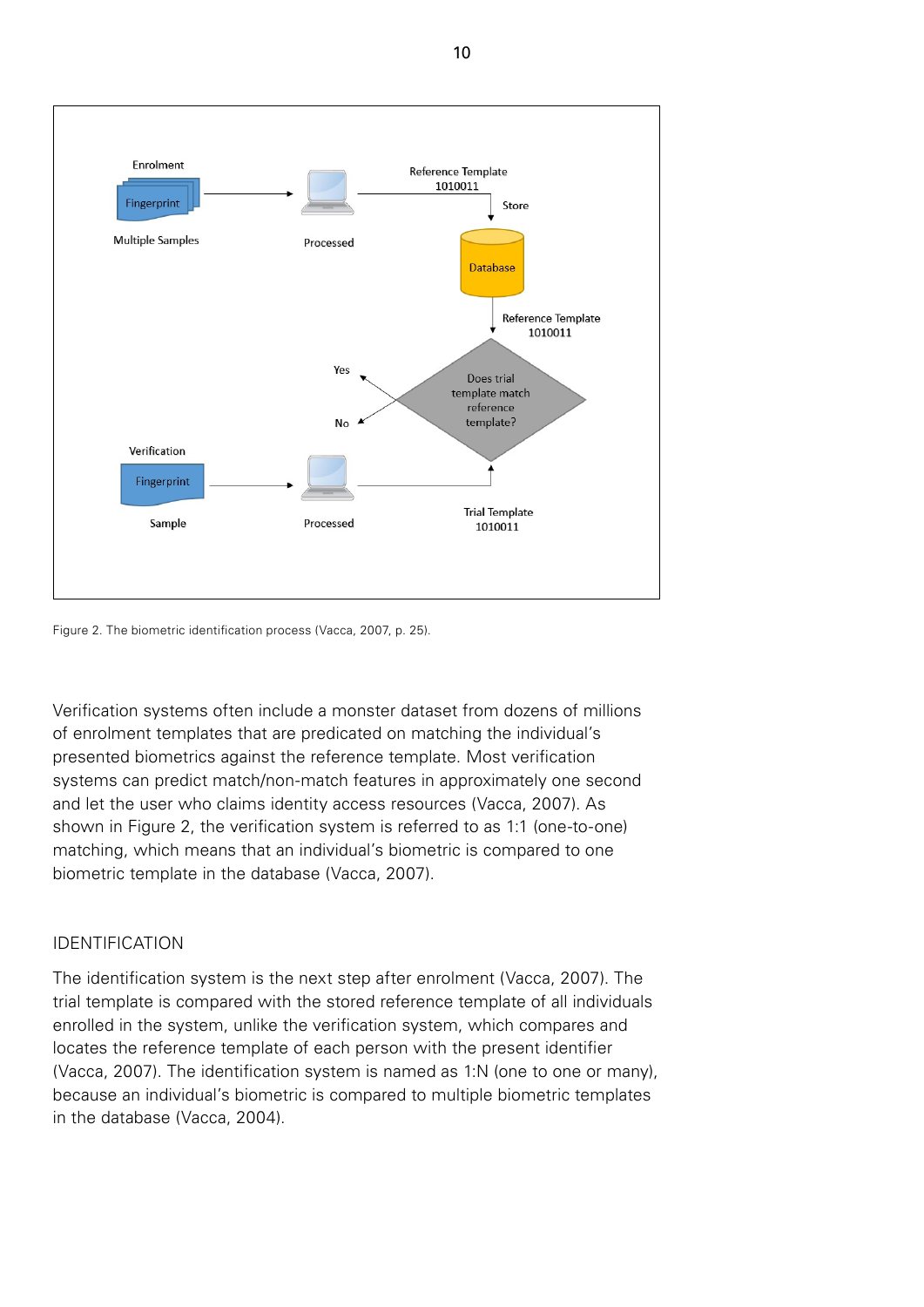# Basic Components of Biometric Systems

There are various discrete components in biometric systems and each of them can be unique. However, as Figure 3 illustrates, most of the biometric systems can be divided into five components or subsystems (Wilson, 2010):

- 1. Sensor/data capture
- 2. Feature extraction
- 3. Data storage/template storage
- 4. Matching/mapping algorithm
- 5. Decision process

# 1. SENSOR/DATA CAPTURE

Sensor/data capture is a significant process of the biometric system, and can be acquired as images or signals, which are then converted to digital format for recognition purposes. The quality of the sensor is very important and it can directly affect the system's result. The biometric data should be of high quality because a low-resolution image or bad signal can give false results or affect accuracy (Wilson, 2010).

# 2. FEATURE EXTRACTION

After collecting raw data by sensor/data capture, the system needs to extract features from raw data; this is where feature-extraction algorithms come into play. The extraction process extracts the distinctive features from the raw data and converts them to digital format. Depending on the extraction algorithms, these features are completely unique and can be different from the features extracted by another algorithm, even for the same case (Wilson, 2010).

The feature extraction, performed during the enrolment and verification process, is used to create a reference template with personal data in the enrolment process. The next step is the enrolment template matching with each frame of the scanned image in the verification process (Wilson, 2010).

# 3. DATA STORAGE/TEMPLATE STORAGE

After selecting distinctive features by use of extraction algorithms, these features are collected and stored in data storage/template storage. The template can be stored in a biometric capture device such as a smart card, or a distributing device such as a personal computer (Wilson, 2010).

# 4. MATCHING/MAPPING ALGORITHM

Once the features are in the template storage, the matching algorithm compares a reference template with a new sample and finds similarities (Wilson, 2010). The percentage of similarities shows how similar the reference template is to a new sample.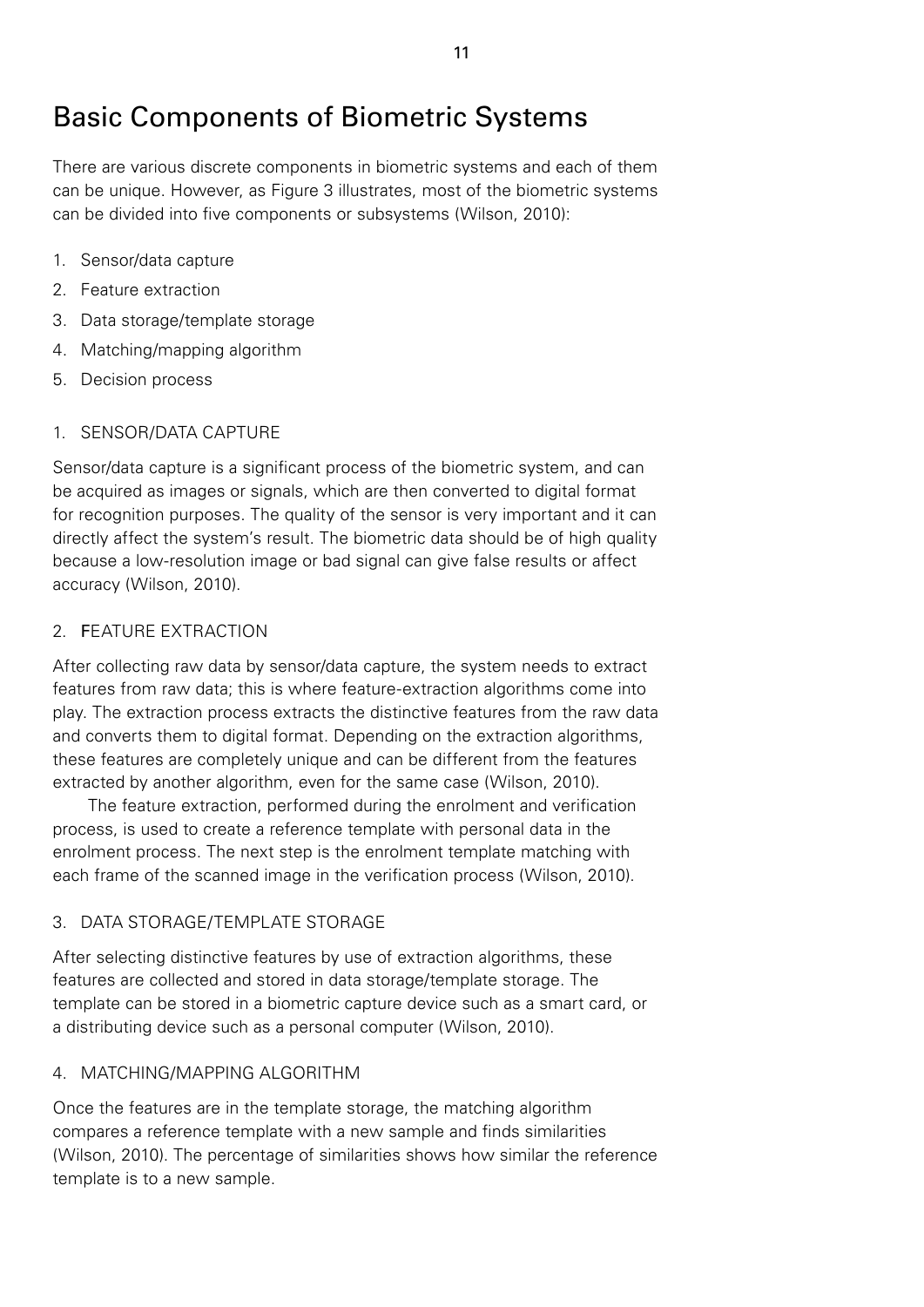# 5. DECISION PROCESS

The decision process is based on a similarity result. This result is gained from matching algorithms and making the system-level decision for the identification and verification transaction (Wilson, 2010). Based on the percentage of similarity, errors can be increased or decreased; indeed, the number of similarities affects the system's accuracy.



Figure 3. Components of the biometric system (Wilson, 2010, p. 59).

# Importance of Biometrics

Biometric traits have been used for authentication for many years and, recently, as science and modern technological tools have developed, they have assumed a more prominent role for recognition purposes. Using biometrics for identification purposes has the advantages of reliability, accuracy, ease of function, speed of running systems and avoidance of fraud (Vacca, 2004).

In fact, most companies and governments prefer to have a secure system with the least difficulty for their users, such as a biometric system that only needs a microphone for recording voice, a fingerprint scanner, or a camera for taking a photo. In addition, when a system is working with biometrics, it can have greater accuracy and avoid any human mistakes. For example, for over a century, most governments have used fingerprints as an identifying method, and right now there is a great deal of scientific data supporting the idea that no two fingerprints are alike (Vacca, 2004).

Crime prevention and identification of perpetrators such as masked gunmen, rioters, sexual abusers of children, etc., are very significant issues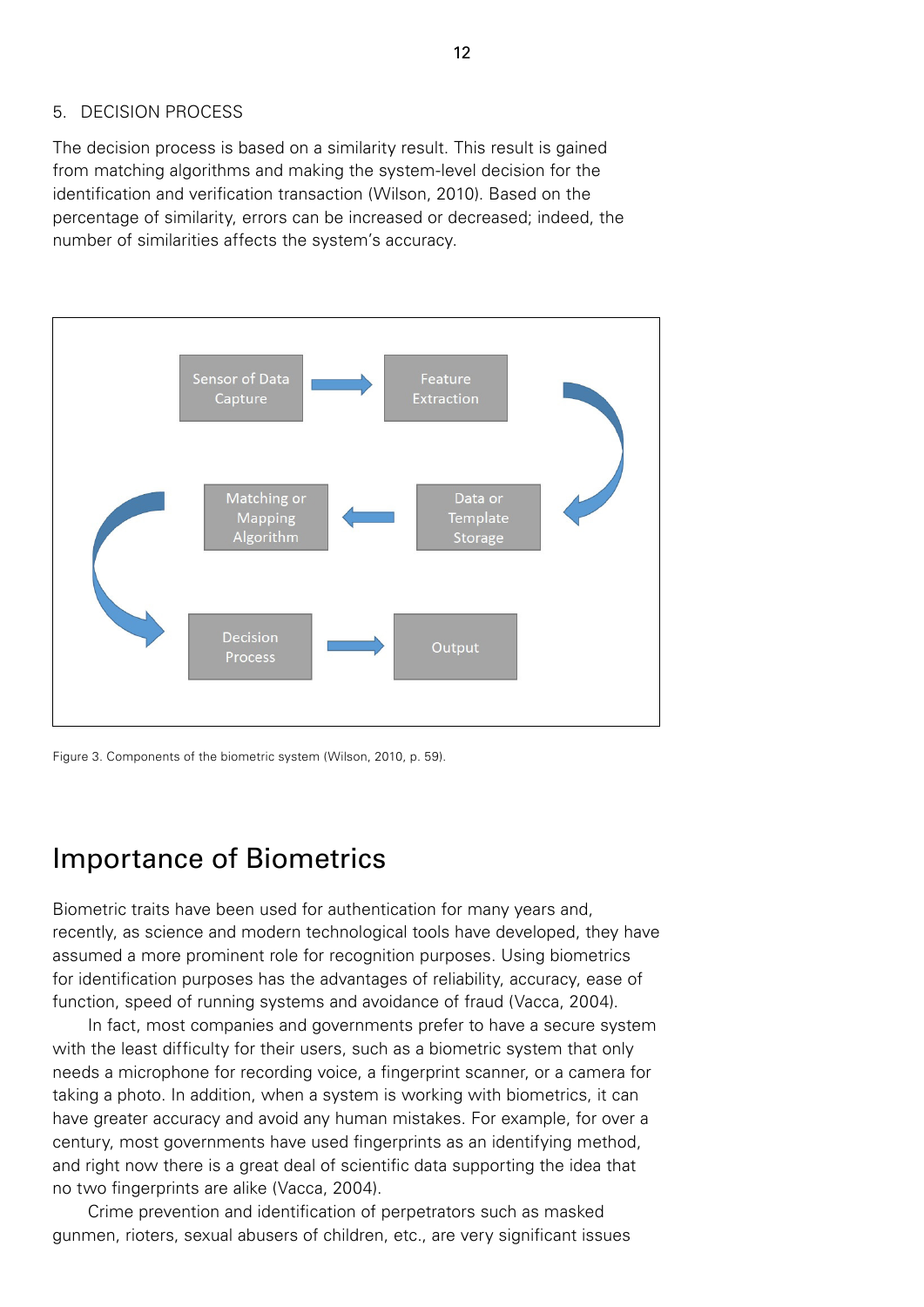for governments and police forces (Zhang, Tang, Li, & Kong, 2014). Due to improvements in technology and computer science in recent decades, researchers have been equipped with many different tools that can help recognise criminals.

As described previously, there are many types of biometric systems, and each of them has pros and cons and does not fit all needs. Among these biometric security systems, vein-pattern recognition is one of the newest and most secure, has a high level of accuracy and is less vulnerable to forgery than other systems. In the following section, the literature explains vein patterns as a new biometric trait and then the components and computational methods for recognition of vein patterns are described.

# Analysis and Interpretation of Vein Pattern

#### VEIN PATTERN

Vein-pattern recognition (VPR) usually refers to vascular-pattern identification. Researchers have argued that the vein patterns of each human body are exclusive to that specific individual and do not usually change over life; moreover, they are inside the human body, therefore less vulnerable to forgery (Vacca, 2007). A human's identity can be recognised by vein patterns that are located near the surface of the skin in fingers, palms or dorsal hands, or legs and arms (LG, 2003). Radiating near-infrared light (NIR) and laser imaging technology are two common methods of vein-pattern visualisation that reflect the blood vessels of the human body (Vacca, 2007).

VPR was introduced for the first time in 1984 by Joseph Rice, whose identity had been stolen, leading to the fraudulent use of his bank account. He tried to make a vein-pattern recognition prototype by use of photodiodes and a computer (Davis et al., 2008). Years later, Fujitsu Group made a scanner that was able to read the vein patterns of the palm of the hand and recognise identity (Amin & Mohammed, 2015). In 2000, this authentication system was presented as the first commercially available vein-pattern recognition system, able to identify vein patterns on the back of the hand (Vacca, 2006).

VPR devices can identify the vein pattern through the haemoglobin that flows in the veins (LG, 2003). Haemoglobin is an iron-containing protein pigment in the red blood cells, which transfers oxygen from lungs to blood tissues by arteries and returns the carbon dioxide from blood tissues to heart and lungs by venous blood (LG., 2003). Venous blood is dark red and in some parts of the body such as the veins of the hand, it is closer to the skin than arteries (LG., 2003).

There are a few computational methods of vein-pattern recognition. By using a range of skin parameters such as the concentration of haemoglobin, the concentration of melanin and depth of dermis, these methods are able to recognise vein patterns (Sharifzadeh et al., 2014).

VPR can be more accurate than other biometric techniques, and has many advantages, some of which are listed as follows (LG, 2003):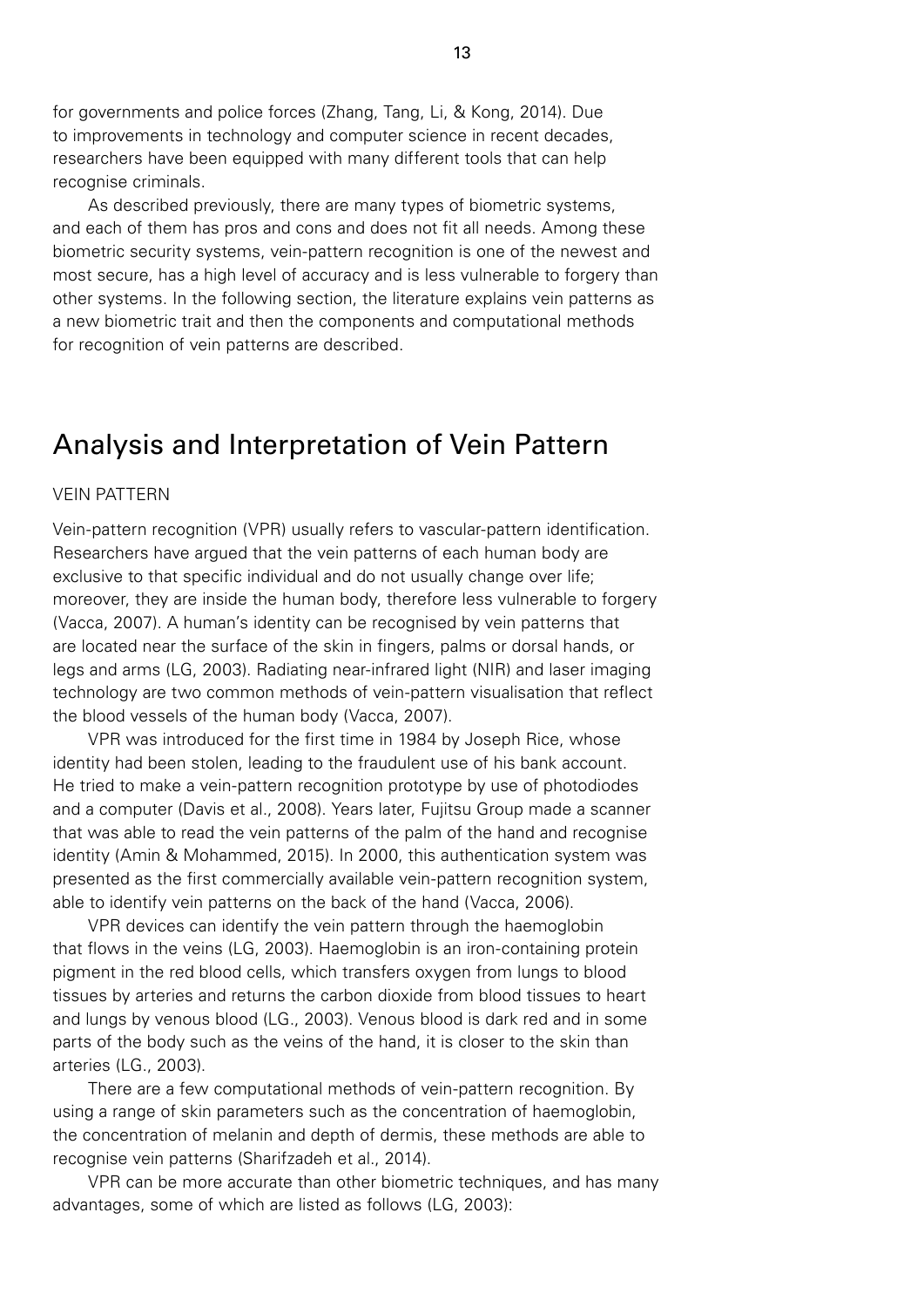- Veins provide biometric features that are relatively stable, robust, large and can be easily extracted.
- Vein patterns are resistant to fraud. They cannot be easily accessed, they are not vulnerable or changeable, and they cannot be observed by the naked eye. Furthermore, vein-pattern recognition systems work in the form of binary and encrypt the data in the template.
- Vein-pattern recognition systems have high output accuracy and low false levels.
- The outputs of some biometric traits, such as fingerprint, face recognition or iris scanning, can be affected by many external factors, whereas vein pattern is less susceptible to many external factors.

# FINGER VEIN

Due to developments in technology and by using vein-pattern features, scientists have been successful in finding and developing a new identification method, which is called finger-vein pattern recognition (Matsuda, Miura, Nagasaka, Kiyomizu, & Miyatake, 2016; Wang & Leedham, 2005; Zhou, Lin, Jia, & Song, 2007; Fu, Cui, & Xiong, 2010; Zhang, Han, & Ma, 2006).

Finger-vein identification systems are more accurate and reliable than fingerprint identification systems. This technology was started in the mid-1990s by Hitachi central research laboratory and it has been revealed that this biometric trait is robust and competitive in comparison with other biometric features (Davis et al., 2008).

Finger-vein recognition has several advantages and disadvantages, which are listed as follows (Wen & Liang, 2010):

# Advantages:

- A finger vein provides good distinction between individuals and is more accurate than other biometric features.
- Except for the size of a person's finger, a finger vein does not change over time.
- Finger veins are inside the human body.
- Finger veins have a large, robust, internal pattern.
- Finger veins cannot be easily observed, damaged, obscured or changed.

# Disadvantages:

– Fingers have different bone and muscle thicknesses, and there are some areas that might be dark or bright; in this area, the contrast between the finger-vein pattern and background is low, especially in dark or bright skin, so it is difficult to tell which is vein or background (Wen & Liang, 2010).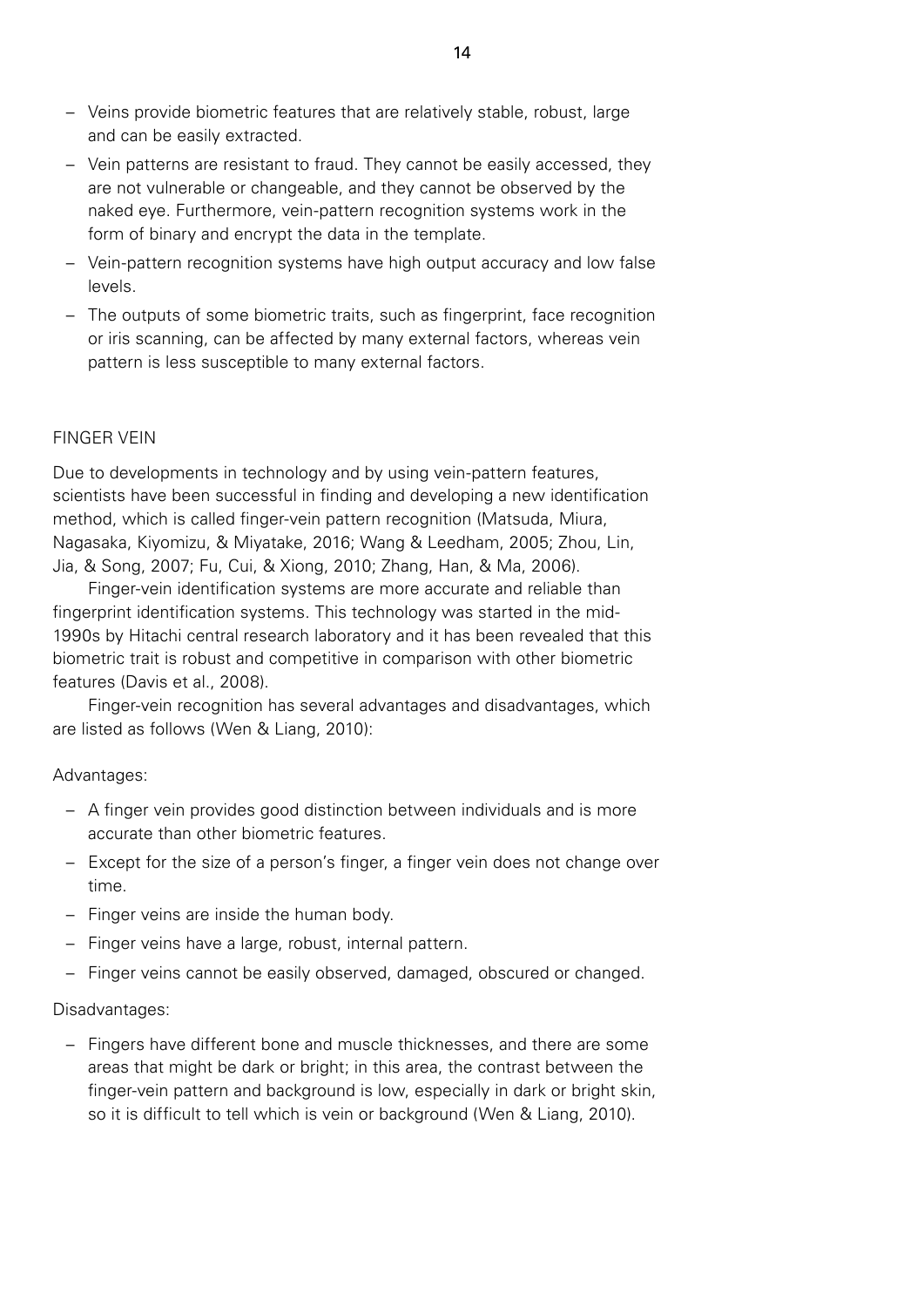# HAND VEIN

In recent years, hand-vein methods have been developed for recognition purposes. In comparison with other parts of the body, veins are more available and visible in the hand area (Sharifzadeh et al., 2014). In fact, the human body has a lot of veins that cannot be recognised, such as those very deep in the body and with many layers of fat above them. Therefore, scientists prefer to use hand veins for authentication of human beings, as these veins are thick and also closer to the surface of the skin (Sharifzadeh et al., 2014). Currently, researchers are interested in the palm (Lin & Fan, 2004; Malki & Spaanenburg, 2007; Ladoux, Rosenberger, & Dorizzi, 2009) and dorsal hand veins (Kumar & Prathyusha, 2009; Zhao, Wang, & Wang, 2008; Wang, Li, Cui, Shark, & Varley, 2010).

The palm and dorsal hand veins are unique and have been used with high accuracy in human identification. In comparing palm and dorsal veins, some researchers believe that palm veins are better and more robust than dorsal veins (Xueyan & Shuxu, 2008). They claim that diversity of skin and hairy bodies are two significant problems for uncovering vein patterns while, for all human beings, the palm of the hand is white and there are no hairs, so devices can reveal veins accurately (Lin & Fan, 2004).

On the other hand, some researchers claim that it is better to use finger veins than hand veins as, for the same accuracy, systems or applications need to do more processing regarding more features in hand veins (Zhang & Hu, 2010).

# Physiological Background

#### CARDIOVASCULAR SYSTEM

The cardiovascular and lymphatic systems are two main parts in the circulatory system, which are found in humans and most animals (Gray & Standring, 2008; Widmaier, Raff, Strang, & Vander, 2008). The main function of the cardiovascular system is to maintain homeostasis and provide what each cell needs in the body for consumption or storage, including oxygen, nutrients, minerals, enzymes, hormones and other substances. Furthermore, it has several important roles such as regulating and delivering heat to all parts of the body, recycling or excreting metabolism residuals, and helping the immune system (Gray & Standring, 2008; Widmaier et al., 2008).

There are two main circulations in the cardiovascular system, the pulmonary and the systemic, which are both connected to and supplied by the heart. Homeostasis is maintained by the systemic circulation loops from the heart to all other parts of the body. The pulmonary circulation loops from the heart to the lungs release carbon dioxide and re-oxygenise the blood vessels of the lungs (Gray & Standring, 2008; Widmaier et al., 2008).

The systemic and pulmonary systems work together to carry oxygensaturated blood from the heart through a network of blood vessels to all body parts and back to the heart within the systemic loops, and refurbish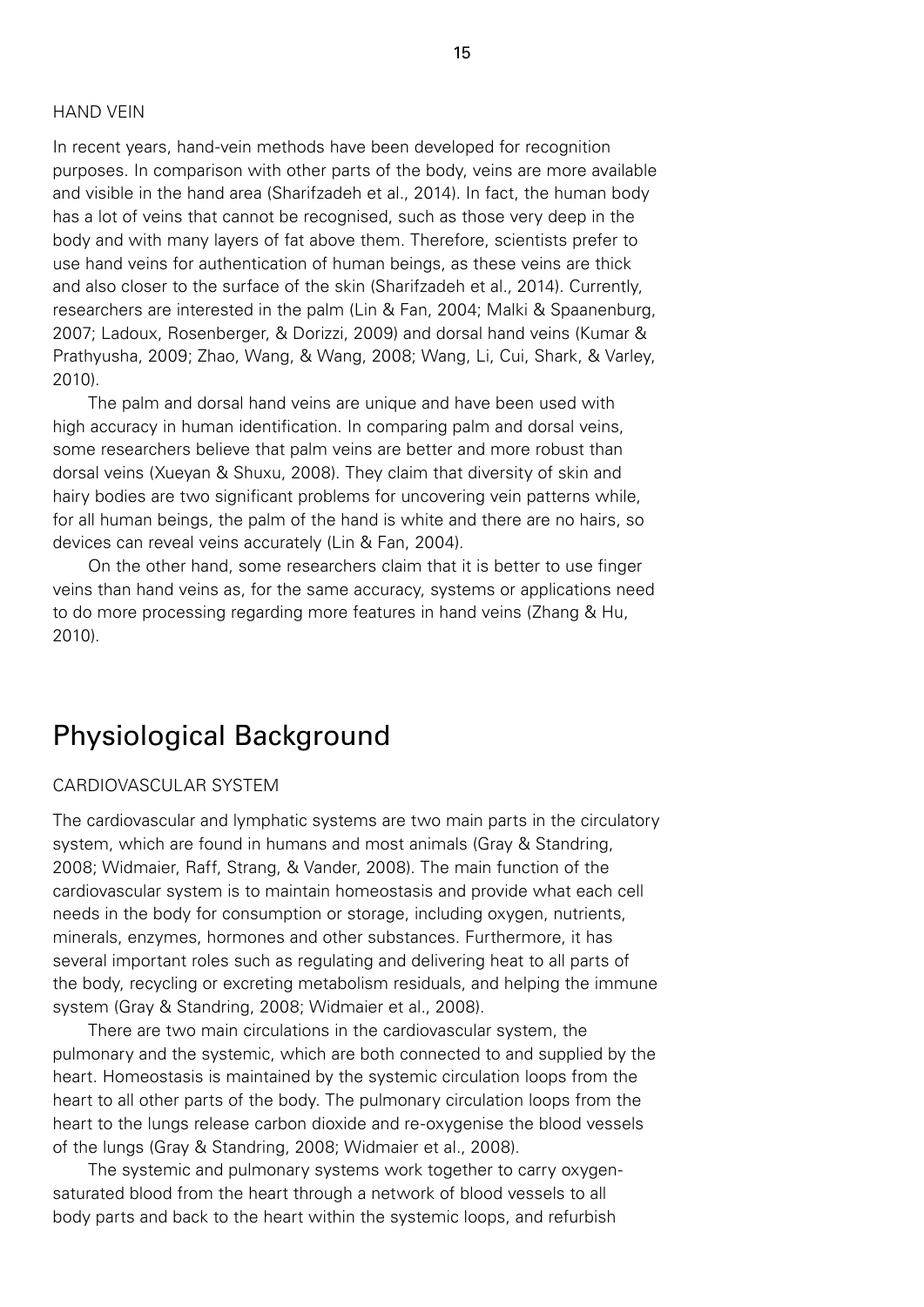the blood vessels by re-oxygenising within the pulmonary loops. Within the systemic loop, the heart pumps oxygen-saturated blood at high pressure and fast flow into the arteries and semipermeable capillaries, in order to exchange substances and liquids between slow-flowing blood and tissue. Finally, lowoxygen blood is transferred to the heart again to be re-oxygenised (Gray & Standring, 2008; Widmaier et al., 2008).

There are two group of veins: superficial and deep. The superficial veins are mostly located under the skin and deep veins are commonly covered with connective tissue. The blood is transferred through superficial to deep veins (Gray & Standring, 2008; Widmaier et al., 2008).

#### VEINS AND ARTERIES

There are major differences between veins and arteries. The blood-vessel walls are comprised of the endothelium, muscle coat and adventitia, which make the arteries thicker, allowing the transfer of a high-pressure blood stream from the heart, or thinner, to adapt to the stored blood volume. The blood volume is distributed into the systemic veins (61%), capillaries (7%), arteries (11%), heart (9%), and pulmonary circle (12%) (Widmaier et al., 2008). The length of the capillary network is around 40,000 km and each has an inner diameter of around 8 µm (Widmaier et al., 2008).

There are advantages to having veins closer to the skin than arteries, such as for thermal regulation or limiting blood loss if superficial injuries damage vessels (because veins carry low-pressure blood) (Widmaier et al., 2008).

# DEVELOPMENT OF BLOOD VESSELS

Understanding the development of cardiovascular patterns is crucial for VPR, as they form the basis of vessel structures. In the development of a human, the heart and early circulatory system start to develop in week 3-4 after conception. The pulmonary and systemic circles begin separation during birth and the early circulatory systems completely change during this time (Eichmann et al., 2003). When a baby is newly born, its lungs need to saturate the blood with oxygen by themselves once the umbilical vein and placenta are no longer available for supporting oxygen and nutrients. Therefore, the shortcut between the aorta and pulmonary artery has to be stopped within the first postnatal days. After that, the rest of the arteriovenous structures remain unchanged (Eichmann et al., 2003).

Regarding the formation and genesis of blood vessels, it is still not a clear area and is complicated, but Bondke Persson and Buschmann (2011) identify three types of development:

- Vasculogenesis
- Angiogenesis
- Arteriogenesis

The primary vessel structures and the formation of new blood vessels are described by the term vasculogenesis; however, these structures are mostly formed based on genetics. Angiogenesis describes the structure of capillarisation. These structures are made based on the metabolic processes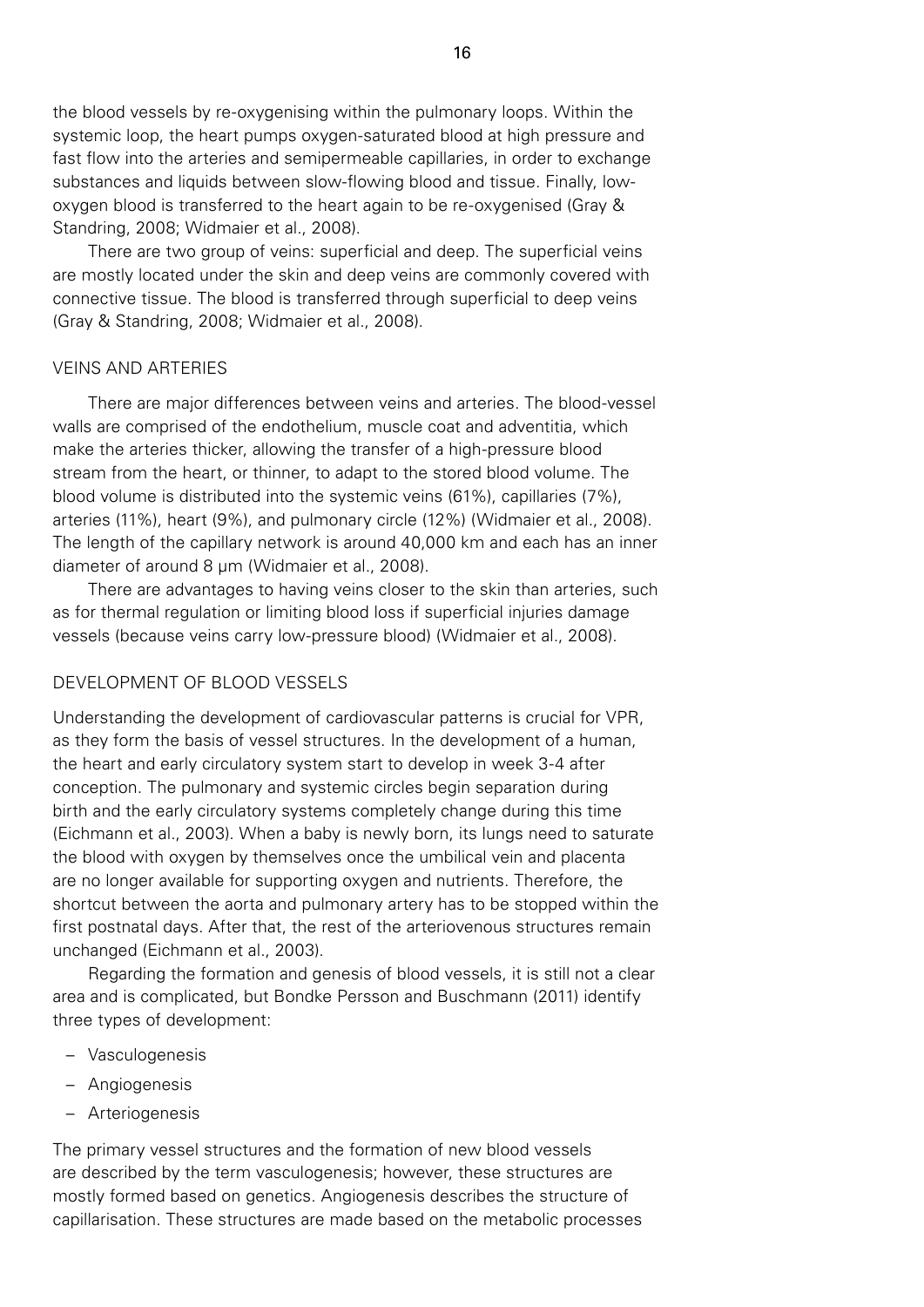in order to support oxygen for new tissue growth. The outgrowing of existing blood vessels is referred to as arteriogenesis, which is influenced by hemodynamics. Many parameters should be considered in order to evaluate vessel structures, such as shape and elasticity of the vessel, width of vessel and blood pressure (Bondke Persson & Buschmann, 2011).

#### BLOOD

The composition of blood is well understood, and consists of fluid plasma and cells. The red blood cells are the largest proportion of cells in the blood, at 99%. The proportion of cellular parts of the blood to plasma is defined as hematocrit, and changes from birth on, levelling at about 40% and 45% for females and males respectively.

Erythrocytes consist of the protein hemoglobin surrounded by a plasma membrane. Foetal erythrocytes differ from those of adults, and contain a nucleus and different types of hemoglobin (HbF). Adult blood contains less than 1% of haemoglobin type A, and the rest is comprised of other types of haemoglobin (Bondke Persson & Buschmann, 2011). Hemoglobin binds oxygen with its iron atoms (Fe++) and, in this way, most of the oxygen needed for the metabolism is transported in the blood to the tissues. Oxyhemoglobin (HbO2) causes the bright-red colour of oxygen-saturated blood in the systemic arteries; due to deoxyhemoglobin (Hb), oxygen-depleted blood in the systemic veins is a darker colour. Less than 1% of the cellular parts contain leukocytes (white blood cells) to support the immune system and thrombocytes for haemostasis (Bondke Persson & Buschmann, 2011).

Arteriovenous anastomosis on the one hand, and the evolutionary principle on the other, make the blood-vessel system more complex than other parts of body. In the vessel system it is not possible to have an equal (or maximal) blood supply in the whole body at the same time. Therefore, there are some shortcuts (arteriovenous anastomosis) for blood regulation that can be closed or opened in different situations (Bondke Persson & Buschmann, 2011).

#### SKIN AND BLOOD VESSELS

In different parts of the body, the skin can be thinner or thicker; for example, the skin of the hand (from the wrist) is much harder (the epidermis is thicker), and extremely sensitive and vascular compared to the skin of the forearm, while the skin of the fingers is mostly thinner (Gray, 1981). The skin of dorsal hands and palms is different, with the dorsal skin thinner and more flexible, and the palm skin hairless and thicker (Gray, 1981). The skin includes three layers: the epidermis, dermis and hypodermis. Skin thickness differs from person to person, and it also depends on the location on the body, but blood vessels can be captured below the epidermis (Gray, 1981).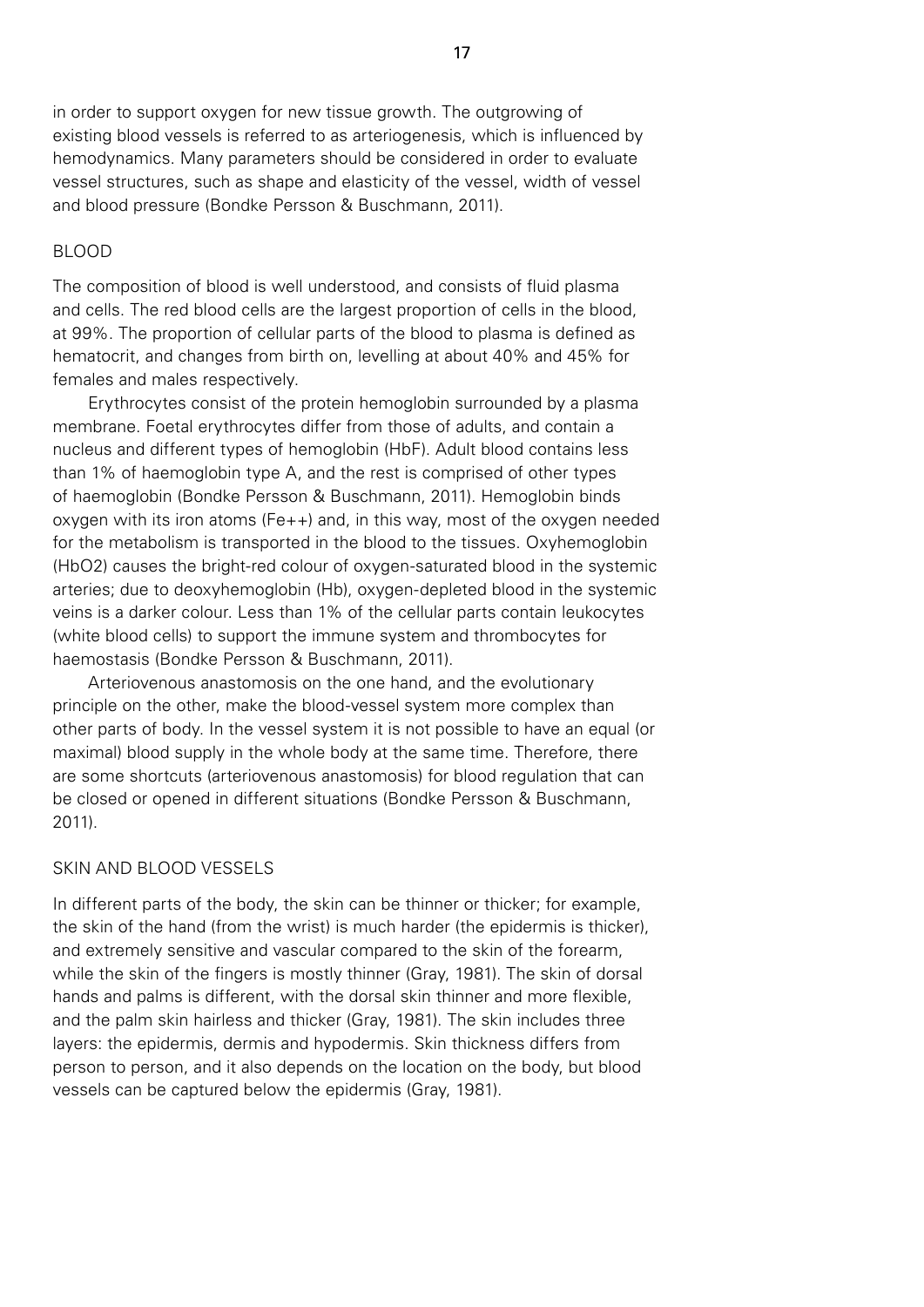# Imaging of Blood Vessels

Knowledge of the interior of the human body is important for diagnosis and medical science. The Egyptians, around 1000 B.C., were the first group to visualise and make discoveries about the inside of the human body and understand the importance of the cardiovascular system for health (Seigworth, 1980). The World Health Organisation (WHO) has announced that disease related to the cardiovascular system is one of the main causes of death in the world (WHO, 2004). Hence, blood image processing is receiving much interest these days.

By using new technologies, it is possible to investigate inside the human body and gather valuable information without doing specific surgery. Rontgen discovered the X-ray in 1895 and he created in vivo images of bone structures (Egas Moniz, 1940). With the development of cerebral angiography (angio = vessel, graphy = imaging) by Antonio Egas Moniz in 1927-28, it became possible to create in vivo images of the brain by injecting a contrast agent absorbing X-ray into the brain in order to recognise abnormalities through visualising the blood vessels (Egas Moniz, 1940). Angiography refers to medical imaging techniques and it is used for visualising internal organs such as veins and vessels. In 1991 it became possible to use vein patterns for biometric purposes by developing and using near-infrared (NIR) images (MacGregor & Welford, 1991). To follow, we will discuss the history and features of the most common medical-imaging technologies.

#### X-RAY

High-density materials such as bones are revealed by X-ray, as its wavelength is between 10 nanometers and 1 picometer. The Beer-Lambert law describes the absorbance of X-ray and is defined as (Momose, Takeda, & Itai, 2000):

$$
E_{\lambda} = \log(I_0/I_1) = \epsilon_{\lambda} * c * d,\tag{1}
$$

where  $E_{\lambda}$  is a relationship between  $I_0$  (the intensity of radiation) and  $I_1$ (the measured intensity) after passing through the medium.  $d$  is the length of the passage,  $c$  is the molar concentration (the ratio between density and molar mass), and  $\epsilon$  is the specific absorbance coefficient. By making the radiation into X-ray tubes, the bones can be captured on X-ray-sensitive film as they are able to absorb high amounts of the rays (appear bright) and the rest of the parts appear dark (Momose et al., 2000).

By using fluoroscopy as one of the imaging techniques, it is possible to acquire live image sequences of the internal body. A fluorescent screen or an image intensifier is placed in front of the X-ray source and can transform the radiation into visible light. This visible light is captured by a common chargecoupled device (CCD) and it helps to visualise the vessel or cardiovascular patterns (Momose et al., 2000).

According to a WHO report (Caro, Trindade, & McGregor, 1991), the use of X-ray can affect human health and it is classified as a carcinogen. In addition, the capturing devices are very expensive. Therefore, using X-ray is unsuitable for biometric identification purposes.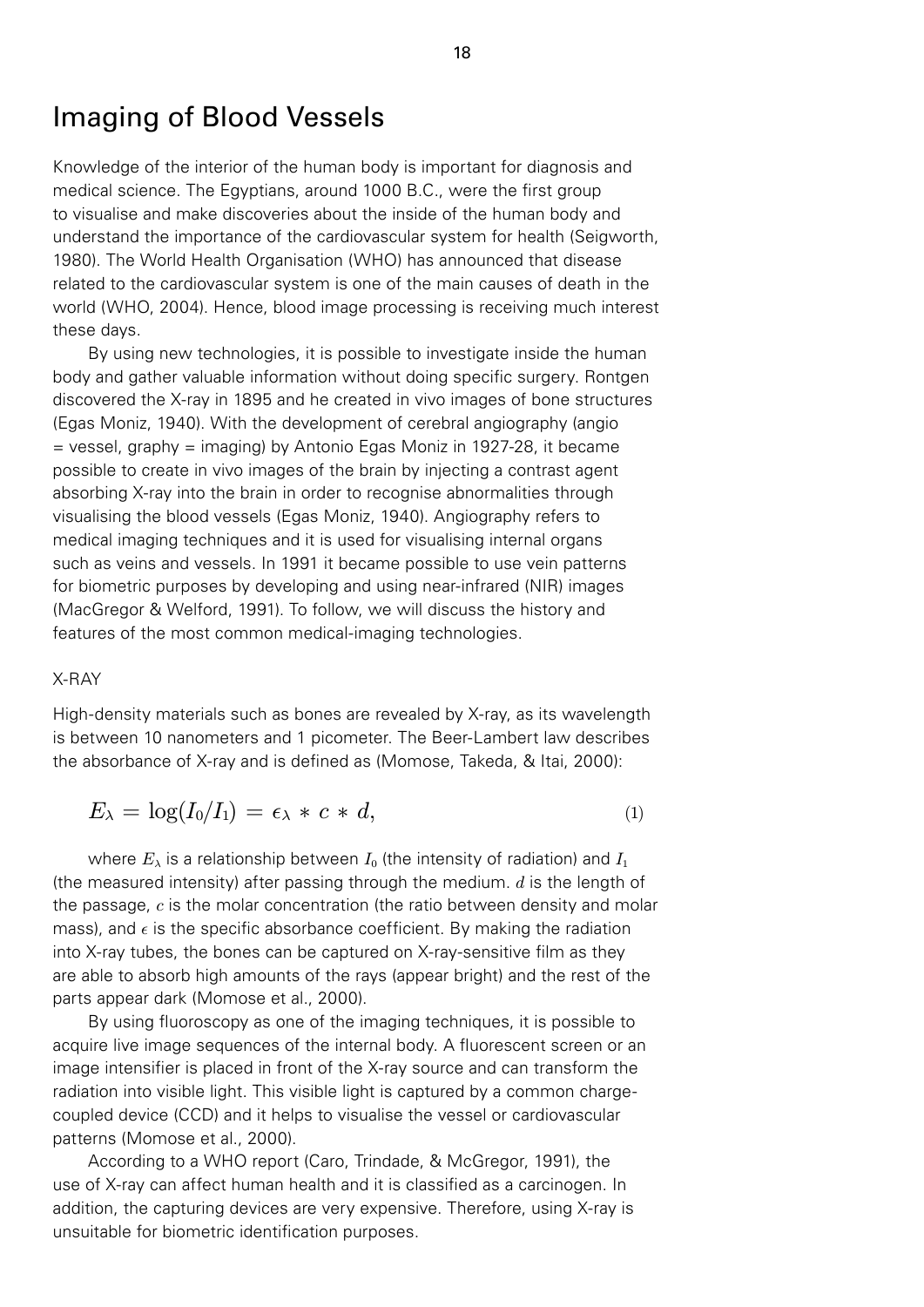#### MAGNETIC RESONANCE IMAGING (MRI)

With the aid of nuclear magnetic resonance, magnetic resonance imaging (MRI) is used for visualising internal organs and tissues, and was developed in the 1980s. Paul Lauterbur and Peter Mansfield won the Nobel Prize in Physiology or Medicine in 2003 for their achievement (Widmaier, Raff, & Strang, 2006). MRI can be used for visualising the blood vessels in the human body. Capturing images from a blood vessel largely depends on the oxygen level, therefore it is known as susceptibility-weighted imaging (SWI) (Widmaier et al., 2006).

MRI is known for providing high soft-tissue contrast. Unlike X-ray, MRI does not depend on ionising radiation; however, it can damage electronic devices by causing metal components to heat up. In addition, MRI devices are expensive, noisy and large scanners with a long scanning time (Widmaier et al., 2006).

# ULTRASOUND

Ultrasound (US) is a technique used to capture internal imaging. US waves, like sound waves, have a specific frequency (above 20 KHz), but for medical ultrasonography, ultra-high-frequency is used, which is usually 2-18 MHz (Maltoni, Maio, Jain, & Prabhakar, 2009).

US works based on the echo (reflection) of sound. US sensors are transceivers that send sound waves and record the echo. This is usually done using piezoelectric crystals and the piezoelectric effect: if the crystal is activated with an electric signal it emits sound waves. The reflected echo produces an electric signal at the crystal, which can be measured (Maltoni et al., 2009). There are different patterns in echogenicity of tissue, and these can affect the reflectance of the sound waves.

US is popular to use in fingerprint recognition. It measures the difference in the echo between fingerprint ridges and valleys, which have trapped air (Narayanasamy, 2009). By using grey-scale US, the structure of human fingerprints can be captured.

The equipment used in US, such as sensors, is cheaper than that used in MRI, but US is not suitable for biometric purposes because water-based gels need to be applied to the skin, which can mitigate the reflection from the air between sensor and body (Narayanasamy, 2009).

#### FAR-INFRARED

Far Infrared (FIR) is one of the sub-divisions of Infrared that is a region in the infrared spectrum of electromagnetic radiation with a wavelength of 15 micrometers (µm) to 1 mm (Dodel, 1999). FIR has been used since the early 19th century for measuring the temperatures of the various colours of the visible light spectrum, and has been used in the manufacture of products since the Industrial Revolution. In China and Japan in the mid-20th century they began to use FIR to treat the body, make products and heat homes in winter, using FIR-emitting heat lamps (Dodel, 1999).

As described previously, thermal regulation is one of the important functions of the vascular system. The human body can be warm or cold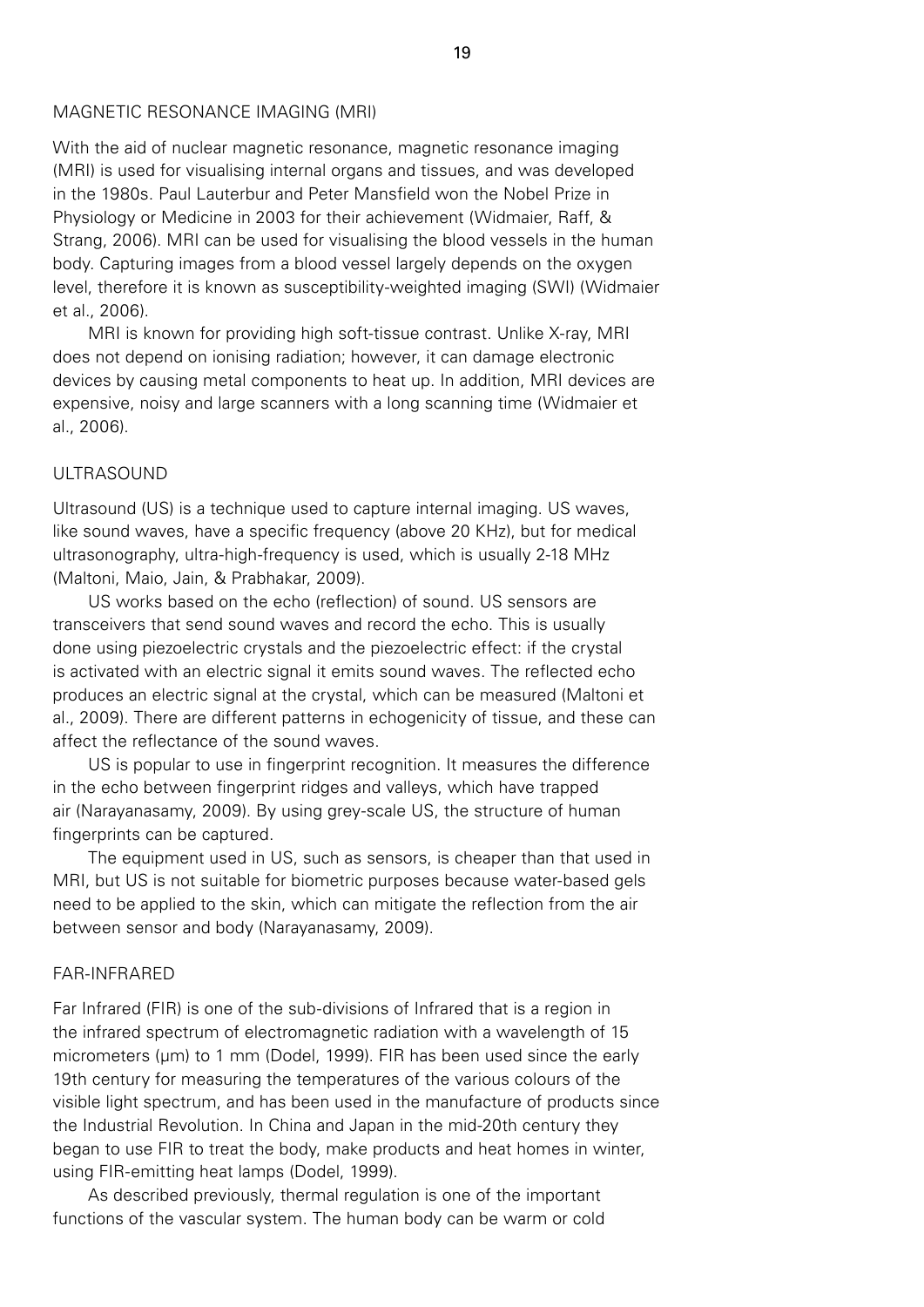in different situations and the vascular system needs to adjust the blood temperature. If the body is too cold, this system heats the blood and distributes it to the whole body (Lin & Fan, 2004). In addition, this system can cool down the blood using the superficial veins. As long as this temperature can be measured and the heated object can emit electromagnetic radiation, we can capture human body-heat using far-infrared (FIR) radiation (Lin & Fan, 2004).

FIR is already used for biometric systems such as ear recognition and 2D face recognition (Yoshitomi, Miyawaki, Tomita, & Kimura, 1997; Watne, 2008).

FIR is not practical in all situations and it has several limitations (Fan & Lin, 2004; L. Wang & Leedham, 2006; Lin & Fan, 2004):

- There are fewer studies on FIR for vein-pattern recognition
- Low image resolution
- Difficulty of capturing the fine structure because of the spread of heat in the tissue
- Poor contrast between veins and tissue in high temperatures (between 30˚ and 34˚ C) and humidity over 80%
- High cost of FIR sensors

Nevertheless, FIR can achieve high recognition accuracy under controlled lab conditions.

#### NEAR-INFRARED

This frequency range of the electromagnetic spectrum from below 1 hertz to 1025 hertz can be divided into different bands. The portion of the electromagnetic spectrum able to be realised by the human visual system is typically called 'visible spectrum,' and has a range from near 380 to 700 nanometers in wavelength, while this range is from almost 700 to 1100 nanometers for infrared and 750 to 2500 nanometers for NIR (Fredembach & Süsstrunk, 2008).

NIR is used in scientific, industrial and medical applications such as infrared-astronomy used in the sensor of a telescope (Manohar, 2015), or infrared thermal-imaging cameras used to observe changing blood flow in the skin (Girardot, 1990). The human visual system is unable to see the NIR range and needs specific cameras that can capture NIR images. Uncovering vein patterns from colour images that are taken from consumer digital cameras is extremely challenging because the veins are behind the muscles, fat and skin surface, and they are almost invisible to the naked eye. Most digital cameras have a 'hot-mirror' lens, which is sensitive to the NIR range and only visible light is able to pass (Manohar, 2015). The hot-mirror lens must be removed and replaced with a clear glass or visible-blocking filter in order to capture an NIR image (Fredembach & Süsstrunk, 2008). Currently, there are some types of technical cameras that can capture an NIR image from subjects in order to uncover vein patterns.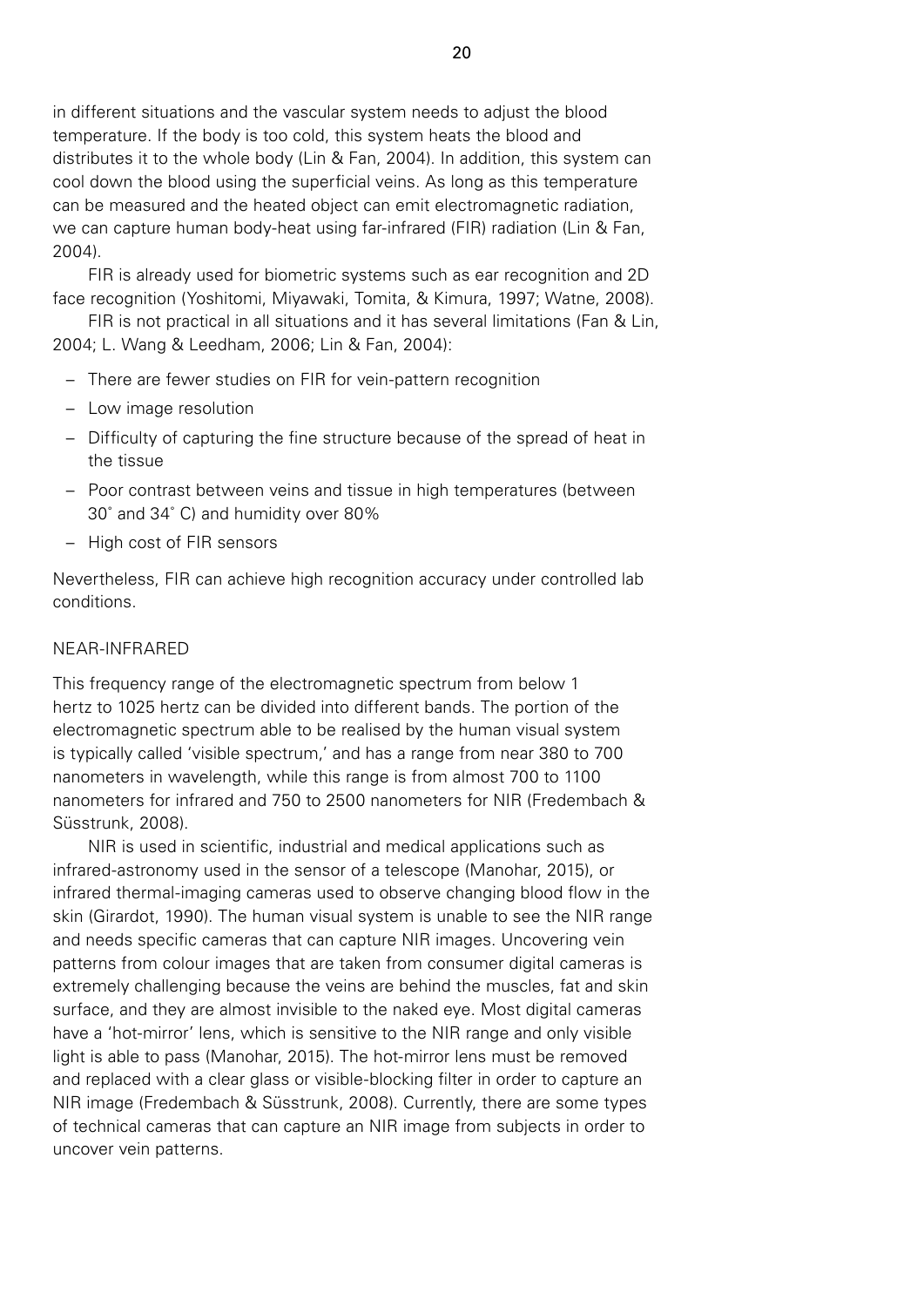# LASER

Laser is another tool that can be used for uncovering vein patterns. The laser was developed in 1960 by Theodore H. Maiman at Hughes Research Laboratories, based on theoretical work by C. H. Towns and A. L. Schawlow (Kang, Rabie, & Wong, 2014). Laser imaging technologies have improved over time, and can now be used to observe veins. With laser imaging technology, valuable information about the location and structure of veins can be extracted, which is useful for identification purposes and medical science (Kang et al., 2014).

In recent decades, some companies have tried to build a novel tool that is able to read vein patterns. One of the successful companies that has worked in uncovering vein pattern is Christie Medical Holdings, Inc. in Japan. It has built a machine called a VeinViewer, which is able to show veins with high accuracy (Worster, Crane, Hansen, Fairley, & Lee, 1995). The NIR technique can be established as a de facto standard for VPR in comparison to other approaches. In order to prove VPR as a reliable biometric system, the NIR images can be used as ground truth (reference dataset) for the mapping/matching process. However, NIR and laser-imaging technologies are inapplicable for forensic investigation, because we need the subject present in order to extract features using devices. Nonetheless, other approaches can be used for improving liveness detection or three-dimensional imaging.

Recently, researchers have tried to extract vein patterns using visiblelight cameras for forensic investigation purposes (Varastehpour, Sharifzadeh, Ardekani, & Francis, 2019b). By inverting the process of skin-colour formation, they can visualise the vein pattern. This technique could be used in the near future in order to simplify the design of the sensors for vein capturing. In the next section, we review the methods that have been developed based on a computational approach.

# Computational Methods

Visualising vein patterns from colour photographic or video images for criminal and victim identification is a very new research direction. Recently, computational methods such as Optical-Based Vein Uncovering (OBVU) based on the Kubelka-Munk (K-M) theory (Sharifzadeh et al., 2014), Independent Component Analysis (ICA) (Tsumura, Haneishi, & Miyake, 1999), Pigmented Skin Lesions (Claridge, Cotton, Hall, & Moncrieff, 2003) and neural network algorithms (Sharifzadeh et al., 2014) have been developed for this purpose. In this section, we review related work based on computational methods.

#### RELATED WORKS BASED ON THE KUBELKA-MUNK (K-M) THEORY

Kubelka and Munk performed a simplified analysis of the action and reaction of input light with a layer of material such as paint (Kubelka, 1948). As Kubelka and Munk said, "the material is assumed to be uniform, isotropic, non-fluorescent, non-glossy and the sample has to be illuminated by diffuse,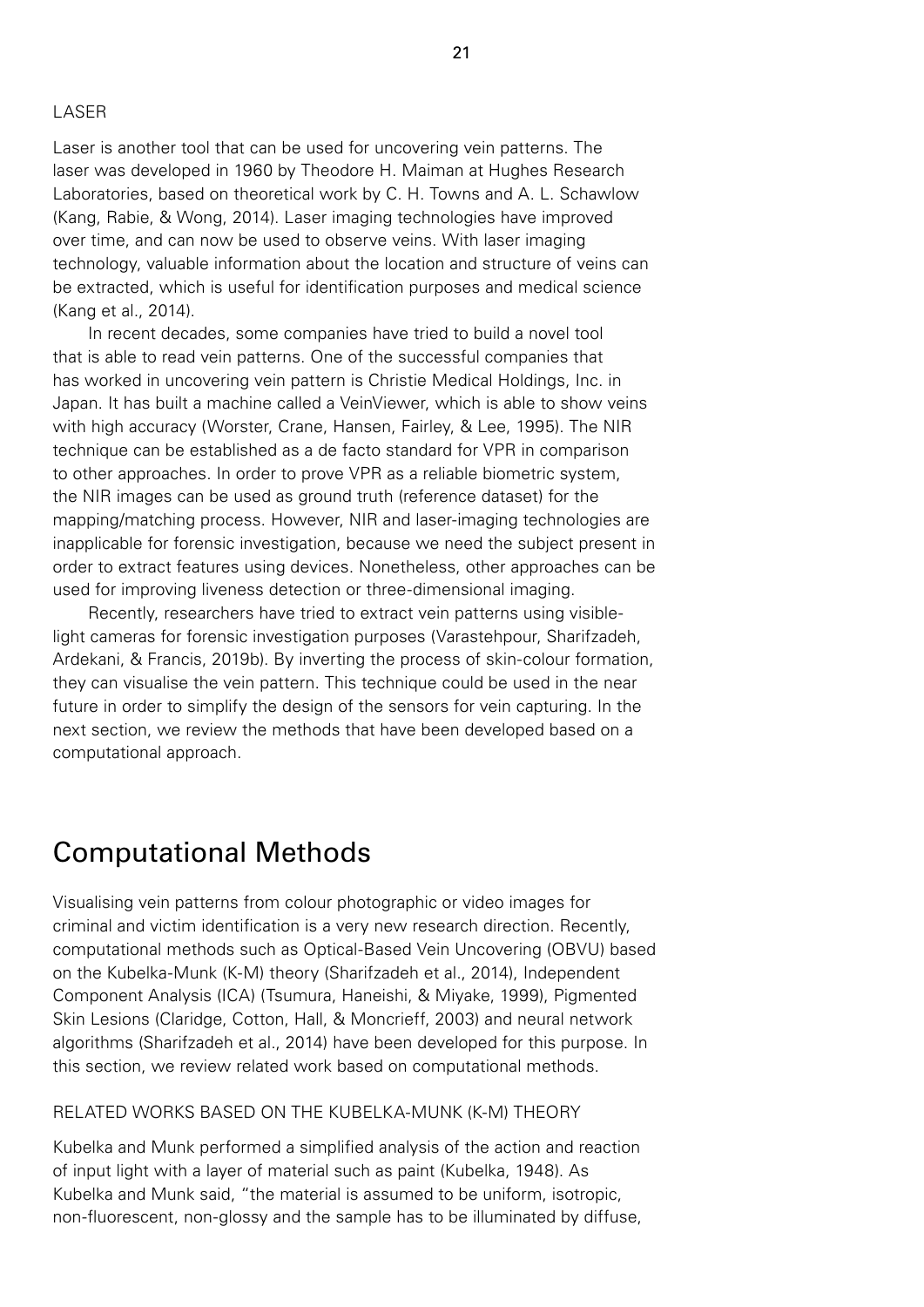monochromatic light" (Kubelka, 1948, p. 12). According to Kubelka and Munk, the radiation passing through a scattering medium can be in two diffuse fluxes (Kubelka, 1948):

- Forward direction
- Backward direction

As shown in Figure 4 (Tang, Kong, & Craft, 2011, p. 2), these two diffuse fluxes are respectively defined as *I* and *J* (Parrish & Anderson, 1981).



Figure 4. Light transport based on the K-M theory.

The distance from surface for *x*, the variation in flux an infinitesimal distance *dx* for *I* and *J* are:

$$
dI = -KIdx + S(-Idx + Jdx), \tag{2}
$$

$$
dJ = KJdx + S(Idx - Jdx), \t\t(3)
$$

where  $K = 2\mu a$  and  $S = 2\mu s$ .  $\mu a$  is the scattering coefficient of the medium at a particular wavelength.  $I$  is diffuse fluxes in the forward direction and J is used for backward direction.

The K-M theory has been popular and frequently used in skin optic models. In terms of skin optics, Anderson, Hu and Parrish (Parrish & Anderson, 1981; Anderson, Hu, & Parrish, 1981) were the first, in 1981, to try using the K-M theory as the model for optical properties of dermal tissue. This model was developed by Wan et al. to compute the absorption and scattering coefficients of the epidermis, taking into account both collimated and diffuse incident irradiance (Parrish & Anderson, 1981). Based on the K-M theory, Diffey proposed a model that is able to measure change in the refractive index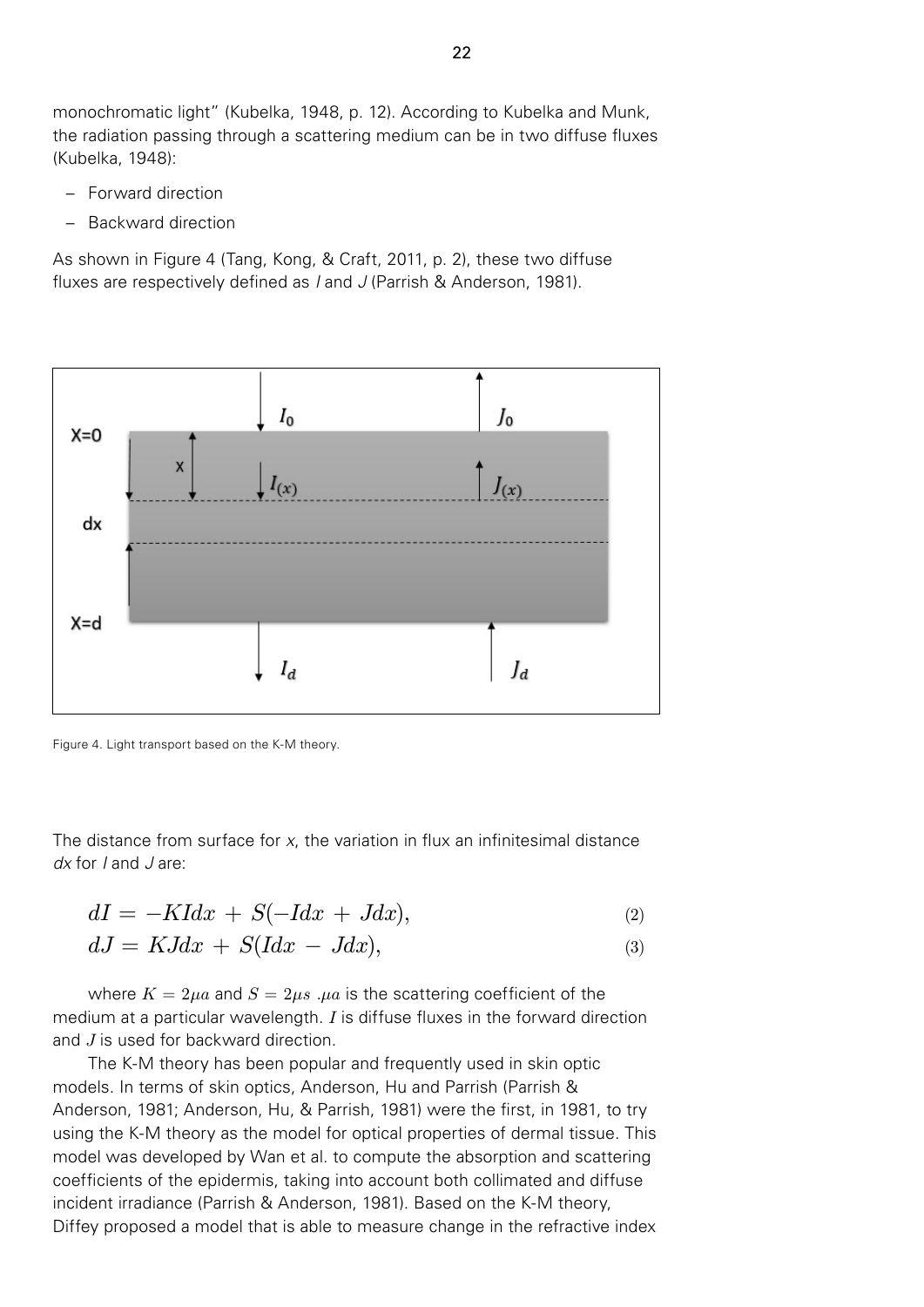at the skin interferences by considering forward and backward scattering (Diffey, 1983). Furthermore, Van Gemert et al. worked on dominant absorption and scattering using the K-M theory (Van Gemert, Jacques, Sterenborg, & Star, 1989).

The categorisation of pigmented skin lesions was developed through the K-M theory for colour images by Cotton and Claridge (1996). Furthermore, they introduced important factors from the composition of pigmented skin lesions (Claridge et al., 2003). Doi and Tominaga proposed a model based on the K-M theory to estimate the reflectance of human skin (2003). In addition, the K-M theory was used by Donner and Jensen (2005) to model light diffusion in multi-layered translucent materials. It was also used to predict skin optics for laser surgery (Parrish & Anderson, 1981; Anderson et al., 1981).

Claridge et al. (2003) proposed a method using colour images to recognise pigmented skin lesions that could uncover the distribution of melanin, the depth of dermis and haemoglobin. Their target was for medical applications, where the colour images were collected in a controlled environment with white incident light. This method did not work for images taken under uncontrolled illumination conditions (Claridge et al., 2003).

Tsumura et al. (1999) presented an Independent Component Analysis (ICA)-based method to evaluate and synthesise the colour and texture of human skin. The first aim of their method was for computer-graphic applications. Though this method could reveal veins, it could not uncover vein patterns in parts of a body that had a high concentration of melanin or hairy skin (Tsumura et al., 1999).

However, these methods based on the K-M theory focus on different directions, such as medical or graphic applications, and are not designed for forensic purposes.

#### RELATED WORKS BASED ON OPTICAL-BASED VEIN UNCOVERING (OBVU)

Using OBVU based on the K-M theory and neural network algorithms is a very new research direction for VPR. Tang et al. proposed a method based on optics and skin biophysics to uncover vein patterns hidden in colour images (Tang, Zhang, & Kong, 2016). This method was different from those of Tsumura et al. and Claridge et al., and aimed to use vein patterns for forensic investigations (Zhang, Tang, Kong, & Craft, 2012). The OBVU method used the K-M theory to model the skin-colour formation in an image, i.e.,

$$
[R,G,B] = f(I(\lambda), \vartheta_m, \vartheta_p, d^{der}, S_R(\lambda), S_G(\lambda), S_B(\lambda)), \quad (4)
$$

where  $I(\lambda)$  is an illuminant;  $\lambda$  represents wavelengths;  $\vartheta_m$ ,  $\vartheta_p$ ,  $d^{der}$ are respectively the volume fraction (%) of the epidermis occupied by melanosomes, the volume fraction (%) of the dermis occupied by blood, and the depth of the dermis; and  $S_R(\lambda)$ ,  $S_G(\lambda)$  and  $S_B(\lambda)$  are respectively the red, green, and blue spectral response functions of a camera (Tang et al., 2011; Varastehpour et al., 2019b). They used these correspondences to train a neural network that takes RGB values as inputs to find the skin parameters. Vein patterns can be extracted through this method where blood in veins has a higher concentration of haemoglobin. In Tang et al.'s experiments, vein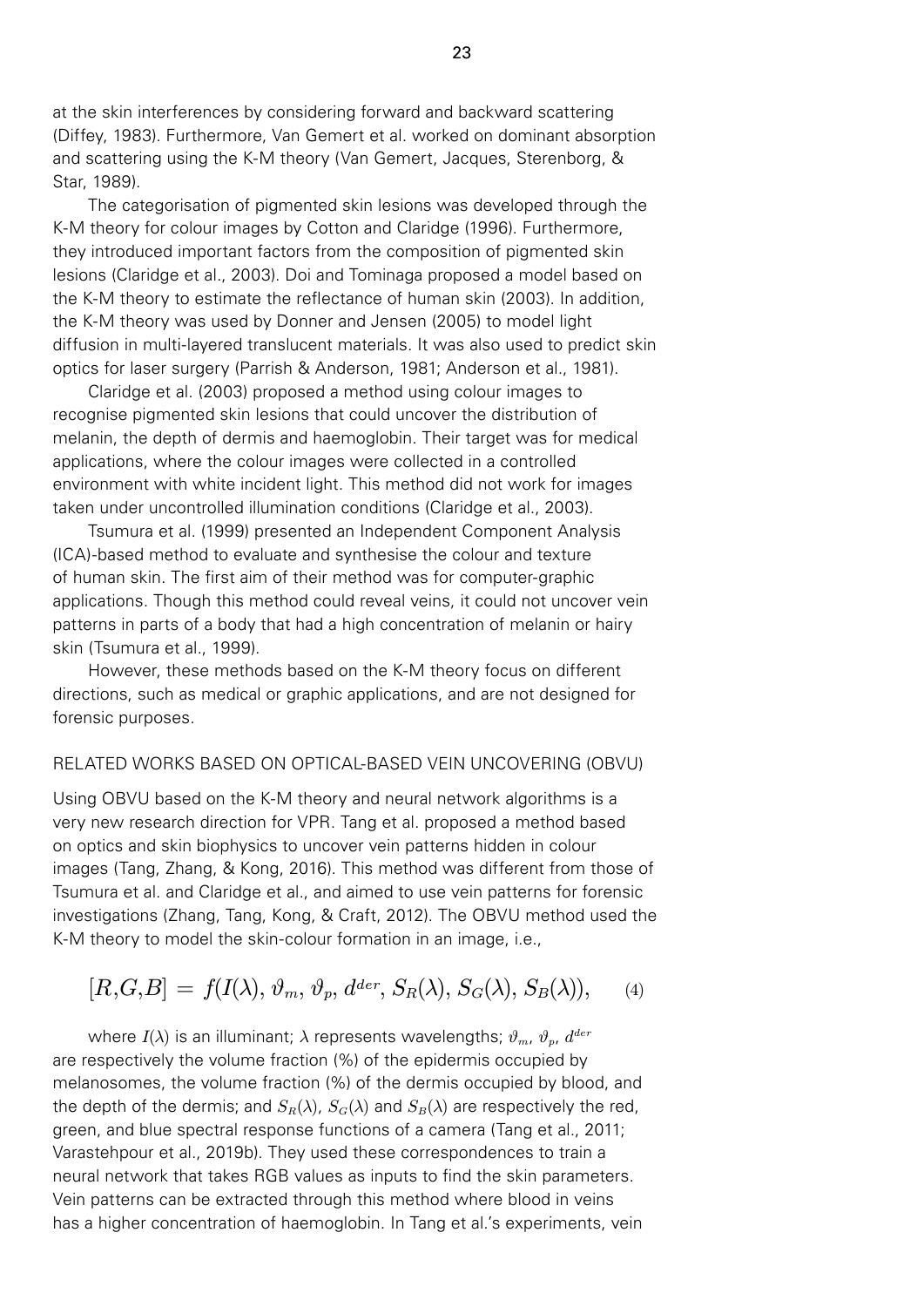patterns could also be seen in other parameter maps, i.e., the concentration of melanin and the depth of dermis. Figure 5 illustrates the OBVU method that was proposed by Tang et al. (2016).



Figure 5. A schematic diagram of the OBVU method to visualise vein patterns. The left block represents the skin-colour formation model and the right block represents the inversion of the skin-colour formation to obtain  $[\vartheta_m, \vartheta_n, d^{der}]$  from  $[R, G, B]$ , where  $\vartheta_m, \vartheta_n, d^{der}$  are respectively the concentration of melanin, haemoglobin, and the depth of dermis (Tang, Kong, & Craft, 2011, p. 4).

Tang et al. (2016) noted that this model is sensitive to noise in the green channel (Zhang et al., 2012) and that different illumination conditions can affect the performance of pattern uncovering. In addition, the data must be collected in a controlled environment (Zhang et al., 2012).

To deal with these limitations, Zhang et al. (2012) proposed a vein-pattern uncovering algorithm that was partially based on OBVU. They added a new scheme to achieve the best results, which is parameter-range optimisation through colour and automatic adjustment for image intensity (Zhang et al., 2012). They introduced a parameter *a* into the trained neural network of the OBVU method. Mathematically, it can be modified as:

$$
d_p = f(M_p/a), \tag{5}
$$

where  $M_p$  is an RGB value of the pixel p in an input colour image,  $d_p$  is a skin parameter given by the OBVU method, f represents the trained neural network from the OBVU method and  $a$  is a free parameter to handle illumination variation. Combining all  $d<sub>p</sub>$  from different pixels forms a vein pattern image denoted as  $d$ . Zhang et al.'s method has two problems, as outlined below (Zhang et al., 2012):

- They used a single channel such as a green channel for their models, which made their models weak in diverse skin properties (different tones of skin).
- Their parameters did not adapt to fit local image characteristics, which are weak in local illumination and pose variations.

To address these weaknesses, Sharifzadeh et al. proposed a new algorithm composed of a bank of mapping models that transform colour photographic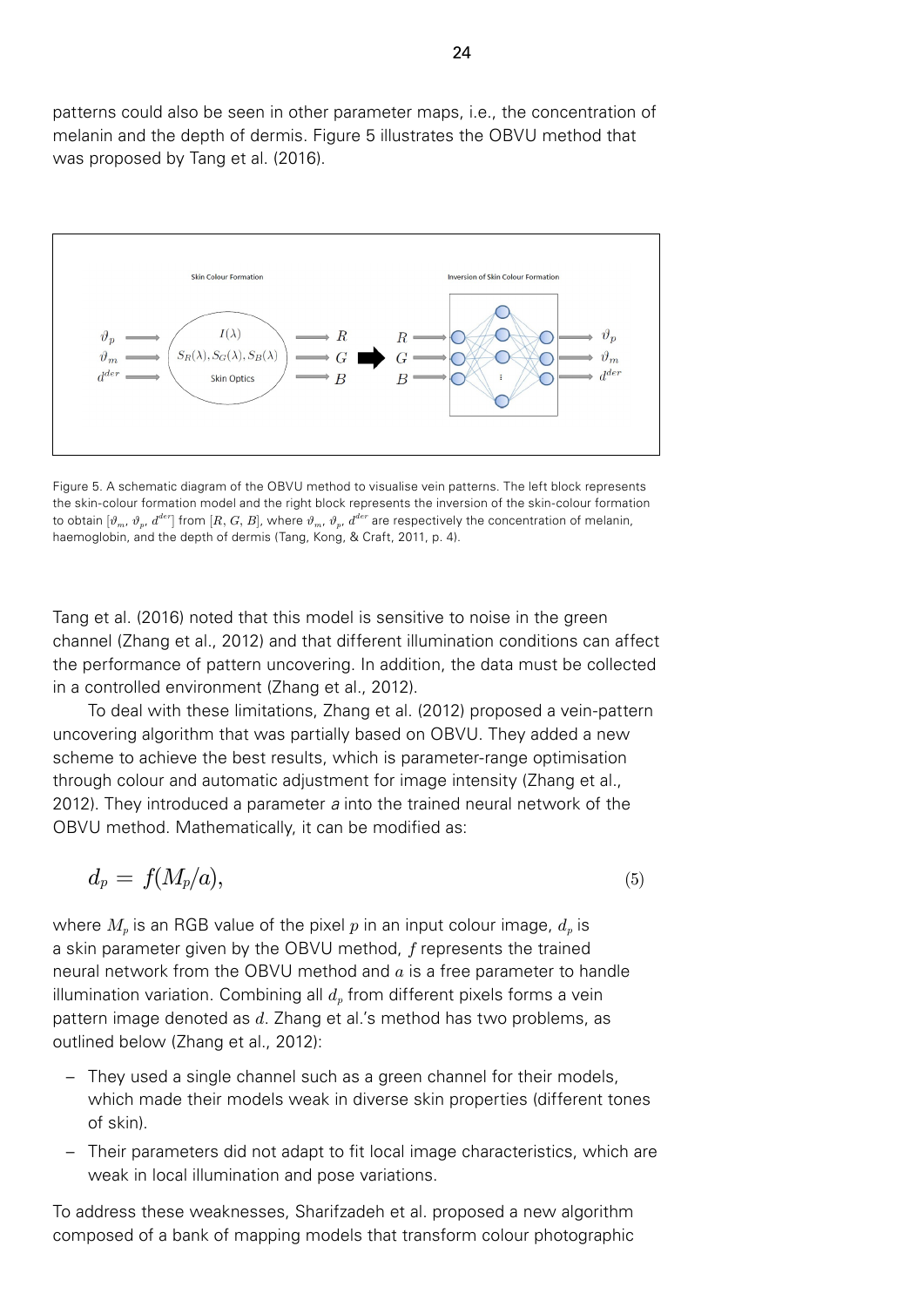images to NIR images for uncovering vein patterns, and a local parameter estimation scheme for handling different image characteristics in different regions (Sharifzadeh et al., 2014).

Tang et al. proposed three optical models for uncovering vein patterns from colour photographic images: the baseline model, the two optimisation scheme model, and the improved model (Tang et al., 2016). Each model consists of a skin structure, a camera model, illuminant models and method to compute all reflectance from the skin structure. These models can be divided into two categories. In the first category, the baseline model and two optimisation scheme model have used the K-M theory and a threelayered skin structure, which is constituted by the dermis, the melanin and the haemoglobin. In the second category, the improved model has used Reichman's solution instead of the K-M theory, with the same three-layered structure (Tang et al., 2016; Varastehpour et al., 2019b).

# LIMITATIONS OF VEIN-PATTERN RECOGNITION

Historically, in the VPR system, it was impossible to see vein patterns with the naked eye, because they are inside the human body and almost invisible to devices taking colour photographic images (Zhang et al., 2012; Varastehpour et al., 2019b). Researchers have argued that vein patterns are unique and do not usually change in a person's lifetime; in addition, they are inside the human body and thus less vulnerable to forgery. Furthermore, arteries and veins are distributed across all of the human body. With this point in mind, VPR devices or applications can uncover vein patterns through the haemoglobin that flows in the veins. However, these devices are all based on NIR or laser-imaging technologies.

Recently, researchers have created various methods for uncovering vein pattern from colour photographic (RGB) images (Tang et al., 2011); nevertheless, recognising vein patterns on some subjects is limited, and clear vein patterns are difficult to obtain, with some of these limitations noted below (Zhang, Huang, Wang, & Wang, 2015; Nurhudatiana & Kong, 2015; Varastehpour, Sharifzadeh, Ardekani, & Francis, 2019a):

- Diversity of skin colour
- Hairy bodies
- High concentration of body fat
- Tattoos

In addition, most of these methods are very sensitive to illumination changes and depend heavily on the biophysical parameters being measured in ideal medical conditions (Van Lanh, Chong, Emmanuel, & Kankanhalli, 2007). Furthermore, all datasets must be collected in controlled environments at laboratories with high standards of light, angle, etc.; it is difficult to reveal veins with images that are taken from simple consumer cameras with varying qualities of resolution. All of these issues, in terms of forensic investigation, are very challenging for revealing vein patterns.

Overall, the computational methods used in VPR show some promising results and they might be able to overcome the limitations of VPR systems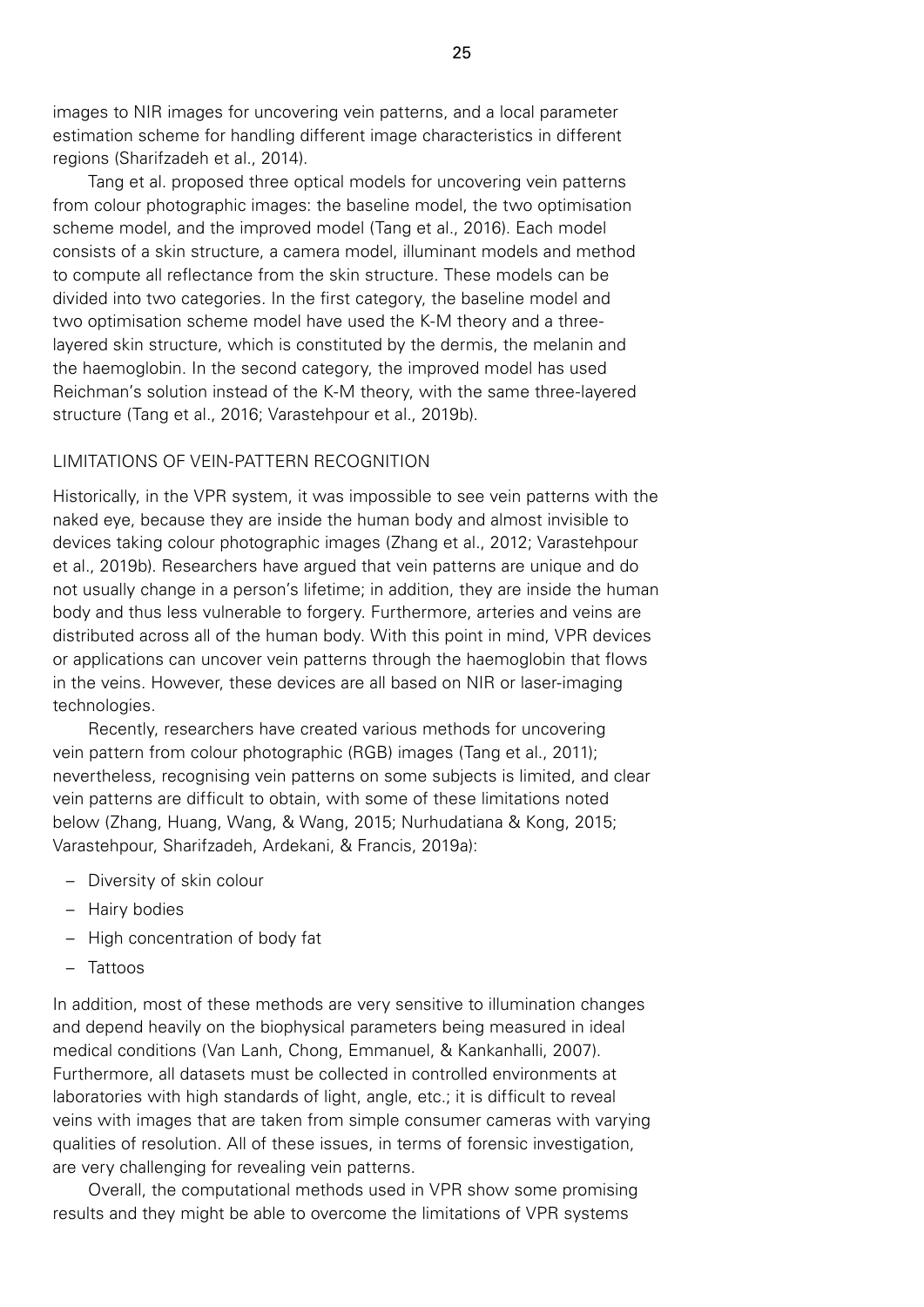being used for forensic purposes. However, these vein visualisation methods all have two common weaknesses. Skin images taken under different illumination conditions have varying intensity values, and this can affect the revealing performance, therefore the data must be collected in controlled environments. Furthermore, no current literature focuses on image enhancement as a crucial phase prior to the revealing phase: most of the current VPR systems are focused on the matching/mapping phase. The image enhancement phase can help to improve the quality of input data in order to extract features with higher accuracy.

#### *Discussion*

Each human in the world has genuine and unique features that can help researchers and scientists for identification purposes. These features are called biometric traits and are divided into two classes: physiological characteristics including palm print, fingerprint, DNA, face, hand geometry, iris; and behavioural characteristics including typing rhythm, voice, gait, signature. Each of these biometric traits has its own pros and cons in terms of accuracy and reliability, and they can be useful or useless in different conditions. DNA has been used for many decades as the most reliable biometric by law enforcement agencies or police but it takes a long process to get results. Face and iris recognition have high accuracy and fast running processes. Fingerprints and palm prints have been used for decades as a reliable form of personal authentication, using a simple process. However, it is necessary to have access to the subject and special equipment.

Personal identification and authentication are critical processes in forensic science. Law enforcement agents and forensic laboratories around the world use most of the physiological characteristics for criminal and victim identification. However, these biometric traits are not applicable in legal cases in which images are the only evidence available, but the face of the criminal or victim is not visible. These cases might include images from child pornography or of masked gunmen.

To tackle this problem, vein pattern has been introduced as a new biometric trait that provides personal verification and identification based on the vast network of blood vessels under the skin surface. It is considered to be a unique and stable biometric trait that is nearly impossible to forge. The vast network of larger blood vessels is believed to be 'hardwired' into the body at birth, and remains relatively unaffected by ageing, except for predictable growth, as with fingerprints. In addition, as the blood vessels are hidden beneath the skin and are almost invisible, they are much harder to duplicate compared with other biometric traits.

There are various computational methods working in the field of vein patterns that are based on the Kubelka-Munk (K-M) theory and optical-based vein uncovering (OBVU). Nonetheless, the methods based on the K-M theory are not designed for forensic investigation, and are mostly used in graphical applications, medical applications, or skin optics for laser surgery. Methods based on OBVU have been used for forensic investigation; however, these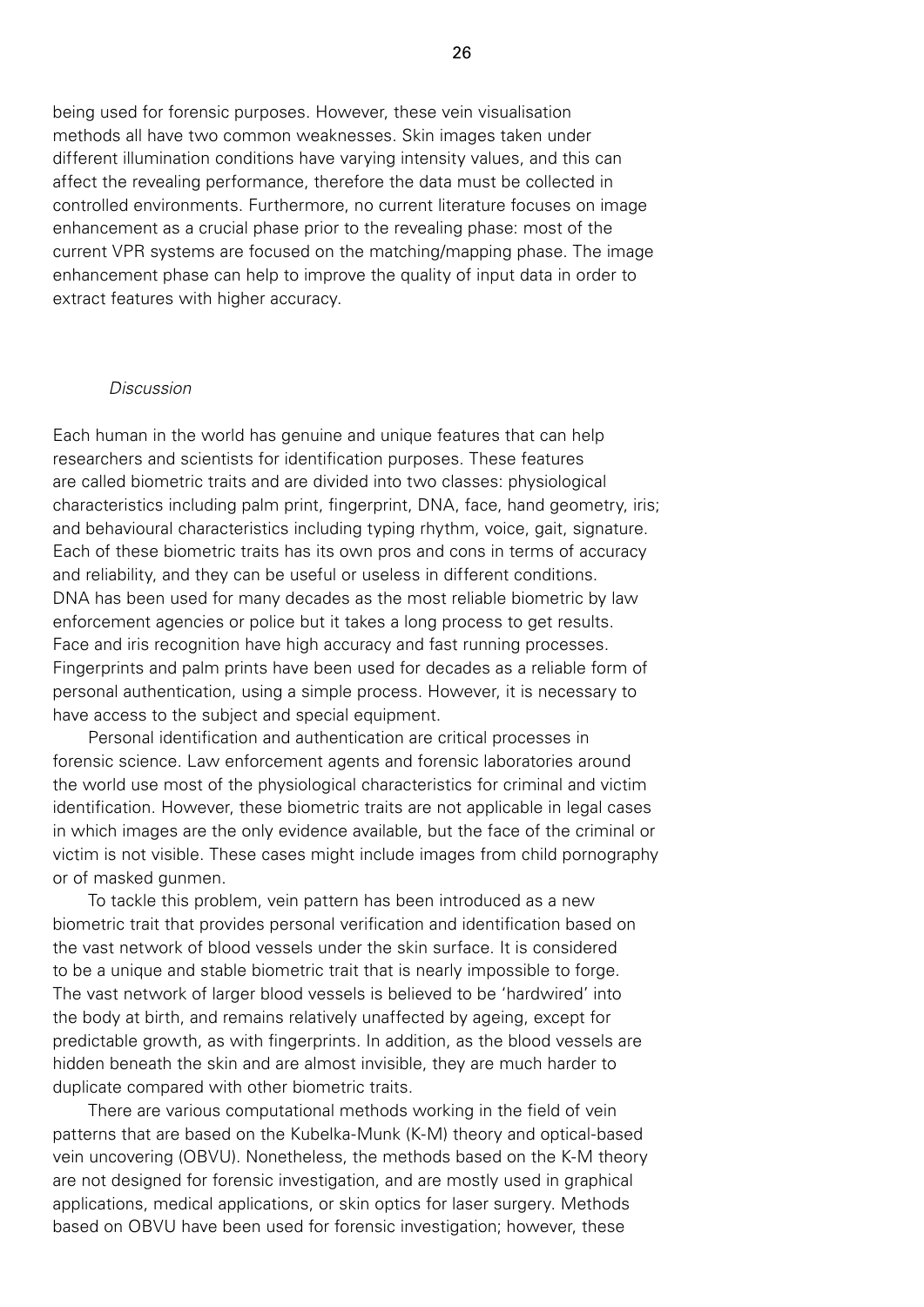methods suffer from several weaknesses in different cases, ranging from skin diversity and hairy bodies to subjects with a high volume of dermis fat in which the vein pattern cannot be uncovered.

The authors believe that deep-learning algorithms can provide a solution to some of the limitations of current VPR methods. Deep-learning algorithms are a subset of machine-learning algorithms that aim to explore several levels of the distributed representations from the input data. Recently, many deep-learning algorithms have been proposed to solve traditional artificialintelligence problems. In recent years, deep learning has been extensively studied in the field of computer vision (image processing) and a number of related approaches have been developed. This literature review suggests the need for further investigation into deep-learning algorithms such as convolutional neural network (CNN), auto-encoder (AE), and restricted Boltzmann machine (RBM) to find an efficient deep-learning algorithm for extracting and enhancing the features of an image for recognition purposes.

#### *Conclusion*

Recognition plays a key role in today's society, in which it is necessary to authorise individuals to gain access to resources, services, physical locations or information. In this context, biometrics offers the great advantages of unique physical and behavioural features, so researchers can take advantage of these features for recognition purposes.

Crime prevention and identification of perpetrators such as masked gunmen, rioters, sexual abusers of children, etc. are significant issues for governments and police forces. Due to improvements in technology and computer science in recent decades, researchers have been equipped with many different tools that can help recognise criminals.

There are many types of biometric systems and each of them has pros and cons and does not fit all needs. These systems are regularly used by law enforcement agents around the world. However, they are not applicable in cases where only partial non-facial skin of criminals or victims is observable in photographic evidence or digital images. Sex offences against children are among these cases, thus alternative biometric systems and methodologies to detect them are needed. Among these biometric security systems, vein-pattern recognition is one of the newest and most secure, has a high level of accuracy and is less vulnerable to forgery than other systems. The computational methods used in VPR show some promising results and they might be able to overcome the limitations of VPR systems being used for forensic purposes. However, these vein visualisation methods all have two common weaknesses. Skin images taken under different illumination conditions have varying intensity values, and this can affect the revealing performance, therefore the data must be collected in controlled environments. Furthermore, no current literature focuses on image enhancement as a crucial phase prior to the revealing phase.

In terms of overcoming some of the current limitations of VPR methods and possible solutions, the authors believe that more research should be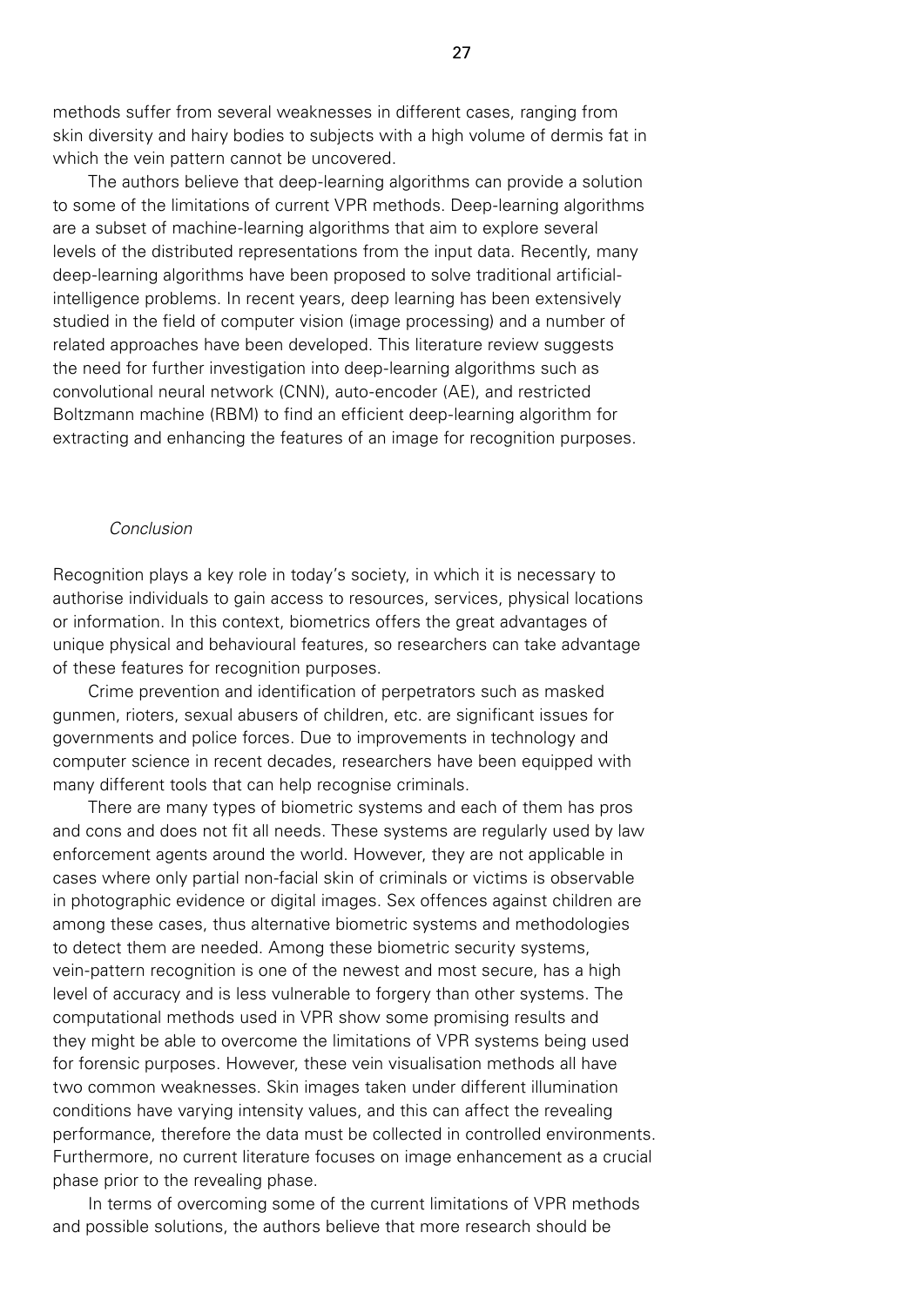focused on deep-learning algorithms such as CNN, AE and RBM in order to improve the accuracy and performance of the current VPR methods.

#### *References*

- Amin, M. A., & Mohammed, M. K. (2015). Overview of the ImageCLEF Medical Clustering Task. In L. Capellato, N. Ferro, G. J. F. Jones, & E. San Juan (Eds.), *CLEF 2015 Working Notes*. Retrieved from http://ceur-ws.org/Vol-1391/inv-pap1-CR.pdf
- Anderson, R., Hu, J., & Parrish, J. (1981). Optical radiation transfer in the human skin and applications in in vivo remittance spectroscopy. In R. Marks & P. A. Payne (Eds.), *Bioengineering and the skin* (pp. 253-265). Dordrecht, Netherlands: Springer.
- Bondke Persson, A., & Buschmann, I. R. (2011). Vascular growth in health and disease. *Frontiers in Molecular Neuroscience, 4*(14). https://doi.org/10.3389/fnmol.2011.00014
- Caro, J., Trindade, E., & McGregor, M. (1991). The risks of death and of severe nonfatal reactions with high-vs low-osmolality contrast media: A meta-analysis. *American Journal of Roentgenology*, *156*(4), 825-832.
- Claridge, E., Cotton, S., Hall, P., & Moncrieff, M. (2003). From colour to tissue histology: Physics-based interpretation of images of pigmented skin lesions. *Medical Image Analysis*, *7*(4), 489-502.
- Cotton, S., & Claridge, E. (1996). Developing a predictive model of human skin coloring. *Medical Imaging 1996: Physics of Medical Imaging*, *2708*, 814-826.
- Davis, D., Higgins, P., Kormarinski, P., Marques, J., Orlans, N., & Wayman, J. (2008). State of the art biometrics excellence roadmap. *MITRE Corporation*, *1*, 4-14.
- Diffey, B. (1983). A mathematical model for ultraviolet optics in skin. *Physics in Medicine & Biology*, *28*(6), 647.
- Dodel, G. (1999). On the history of far-infrared (FIR) gas lasers: Thirty-five years of research and application. *Infrared Physics & Technology*, *40*(3), 127-139.
- Doi, M., & Tominaga, S. (2003). Spectral estimation of human skin color using the Kubelka-Munk theory. *Color Imaging VIII: Processing, Hardcopy, and Applications*, *5008*, 221-229.
- Donner, C., & Jensen, H. W. (2005). Light diffusion in multi-layered translucent materials. *ACM Transactions on Graphics*, *24*(3), 1032-1039.
- Egas Moniz, A. (1940). *Die cerebrale arteriographie und phlebographie. Handbuch der neuro*. Berlin: Springer.
- Eichmann, A., Yuan, L., Moyon, D., Lenoble, F., Pardanaud, L., & Breant, C. (2003). Vascular development: From precursor cells to branched arterial and venous networks. *International Journal of Developmental Biology*, *49*(2-3), 259-267.
- Ellenbogen, J. (2012). *Reasoned and unreasoned images: The photography of Bertillon, Galton, and Marey*. University Park, PA: Penn State University Press.
- Fan, K-C., & Lin, C-L. (2004). The use of thermal images of palmdorsa vein-patterns for biometric verification. *The Proceedings of the IEEE 17th International Conference on Pattern Recognition (ICPR) 2004*. (pp. 450-453).
- Fredembach, C., & Süsstrunk, S. (2008). Coloring the near-infrared. *Proceedings of the IS&T/SID Color and Imaging Conference 2008* (1). (pp. 176-182).
- Fu, B., Cui, J., & Xiong, X. (2010). A novel adaptive vein image contrast enhancement method based on fuzzy and retinex theory. *The Proceedings of the IEEE International Conference on Information and Automation (ICIA) 2010*. (pp. 2447-2450).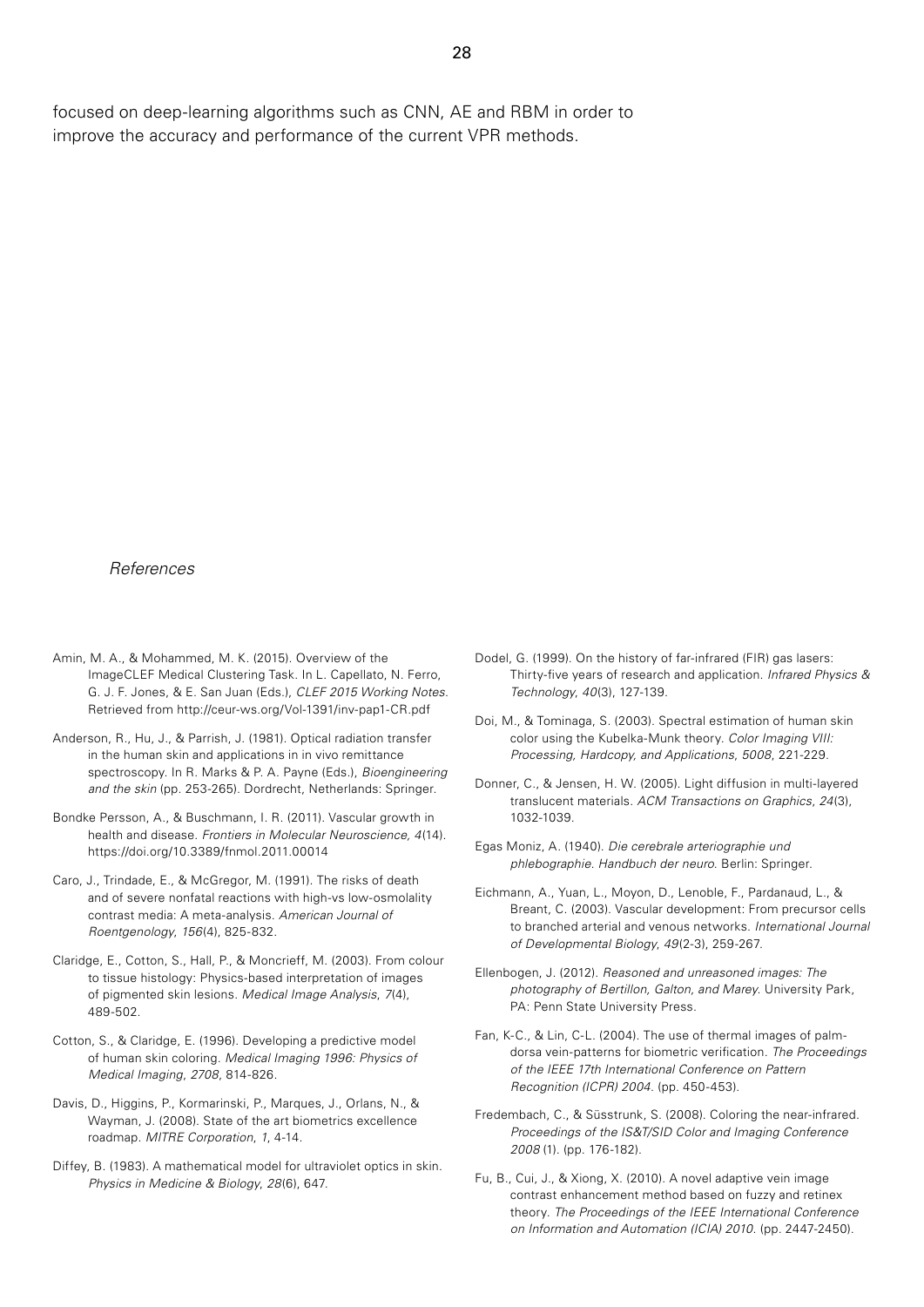- Girardot, J-M. (1990, December 11). *Prevention of prosthesis calcification*. Google Patents. (US Patent 4,976,733).
- Gray, H. (1981). *Anatomy descriptive and surgical* [*Gray's anatomy*]. Classics of Medicine Library. Philadelphia, PA: Running Press.
- Gray, H., & Standring, S. (2008). *Gray's anatomy: The anatomical basis of clinical practice*. London, UK: Churchill Livingstone, Elsevier Health Science.
- Han, C-C. (2004). A hand-based personal authentication using a coarse-to-fine strategy. *Image and Vision Computing*, *22*(11), 909-918.
- Jain, A., Bolle, R., & Pankanti, S. (2006). *Biometrics: Personal identification in networked society*. New York: Springer Science and Business Media.
- Jain, A., Hong, L., & Pankanti, S. (2000, February). Biometric identification. *Communications of the Association for Computing Machinery (ACM)*, *43*(2), 90-98.
- Jain, A. K., Nandakumar, K., & Ross, A. (2016). 50 years of biometric research: Accomplishments, challenges, and opportunities. *Pattern Recognition Letters*, *79*, 80-105.
- Jain, A. K., Ross, A., & Prabhakar, S. (2004). An introduction to biometric recognition. *IEEE Transactions on Circuits and Systems for Video Technology*, *14*(1), 4-20.
- Kang, Y., Rabie, A. B., & Wong, R. W. (2014). A review of laser applications in orthodontics. *International Journal of Orthodontics*, *25*(1) 47-56.
- Kono, M., Ueki, H., & Umemura, S-I. (2000). A new method for the identification of individuals by use of vein pattern matching of a finger. *The Proceedings of the IEEE 5th Symposium on Pattern Measurement*, Yamaguchi, Japan. (pp. 9-12).
- Kubelka, P. (1948). New contributions to the optics of intensely light-scattering materials. Part i. *Journal of the Optical Society of America*, *38*(5), 448-457.
- Kumar, A., & Prathyusha, K. V. (2009). Personal authentication using hand vein triangulation and knuckle shape. *IEEE Transactions on Image Processing*, *18*(9), 2127-2136.
- Ladoux, P-O., Rosenberger, C., & Dorizzi, B. (2009). Palm vein verification system based on sift matching. *The Proceedings of the IEEE International Conference on Biometrics 2009*. (pp. 1290-1298).
- Lebovic, N. (2015). Biometrics, or the power of the radical center. *Critical Inquiry*, *41*(4), 853-854.
- LG, L. E. U. (2003). *Iris recognition, 2003*. LG Electronics.
- Lin, C-L., & Fan, K-C. (2004). Biometric verification using thermal images of palm-dorsa vein patterns. *IEEE Transactions on Circuits and Systems for Video Technology*, *14*(2), 199-213.
- MacGregor, P., & Welford, R. (1991). Veincheck: Imaging for security and personnel identification. *Advanced Imaging*, *6*(7), 52-56.
- Malki, S., & Spaanenburg, L. (2007). Hand veins feature extraction using dt-cnns. *VLSI Circuits and Systems III*, *6590*, 65900N.
- Maltoni, D., Maio, D., Jain, A. K., & Prabhakar, S. (2009). *Handbook of fingerprint recognition*. London, UK: Springer Science & Business Media.
- Manohar, S. (2015). *Dynamic obstacle detection*. (Unpublished doctoral dissertation). National Institute of Technology, Rourkela, India.
- Masupha, L., Zuva, T., Ngwira, S., & Esan, O. (2015, December). Face recognition techniques, their advantages, disadvantages and performance evaluation. *Proceedings of the IEEE International Conference on Computing, Communication and Security (ICCCS) 2015*. (pp. 1-5).
- Matsuda, Y., Miura, N., Nagasaka, A., Kiyomizu, H., & Miyatake, T. (2016). Finger-vein authentication based on deformationtolerant feature-point matching. *Machine Vision and Applications*, *27*(2), 237-250.
- Momose, A., Takeda, T., & Itai, Y. (2000). Blood vessels: Depiction at phase-contrast x-ray imaging without contrast agents in the mouse and rat feasibility study. *Radiology*, *217*(2), 593-596.
- Narayanasamy, G. (2009). *Advances in biomedical applications and assessment of ultrasound nonrigid image registration*. (Doctoral dissertation). University of Michigan, Ann Arbor, Michigan.
- Nurhudatiana, A., & Kong, A. W-K. (2015). On criminal identification in color skin images using skin marks (rppvsm) and fusion with inferred vein patterns. *IEEE Transactions on Information Forensics and Security*, *10*(5), 916-931.
- Parrish, J., & Anderson, R. (1981). The optics of human skin. *Journal of Investigative Surgery*, *7*, 33-37.
- Podio, F. L., & Dunn, J. S. (2001). Biometric authentication technology: From the movies to your desktop. *Information Technology Laboratory Bulletin*, May, 1-8.
- Santosh, K. C., Xue, Z., Antani, S. K., & Thoma, G. R. (2015). NLM at imageCLEF2015: Biomedical multipanel figure separation. In *CLEF (Working Notes)*. Toulouse, France: Conference and Labs of the Evaluation Forum, 2015.
- Sahidullah, M. (2014). *Enhancement of speaker recognition performance using block level, relative and temporal information of subband energies*. (Unpublished doctoral dissertation). Indian Institute of Technology, Kharagpur, India.
- Seigworth, G. R. (1980). Bloodletting over the centuries. *New York State Journal of Medicine*, *80*(13), 2022-2028.
- Sharifzadeh, H. R., Zhang, H., & Kong, A. W-K. (2014). Vein pattern visualization through multiple mapping models and local parameter estimation for forensic investigation. *The Proceedings of the IEEE 22nd International Conference on Pattern Recognition (ICPR) 2014*. (pp. 160-165).
- Shi, Z., & Govindaraju, V. (2009). Robust fingerprint matching using spiral partitioning scheme. In *International Conference on Biometrics*. (pp. 647-655). Berlin, Heidelberg: Springer.
- Tang, C., Kong, A. W. K., & Craft, N. (2011). Uncovering vein patterns from color skin images for forensic analysis. *The Proceedings of the IEEE Conference on Computer Vision and Pattern Recognition (CVPR) 2011*. (pp. 665-672).
- Tang, C., Zhang, H., & Kong, A. W-K. (2016). Using multiple models to uncover blood vessel patterns in color images for forensic analysis. *Information Fusion*, *32*, 26-39.
- Tsumura, N., Haneishi, H., & Miyake, Y. (1999). Independentcomponent analysis of skin color image. *Journal of the Optical Society of America*, *16*(9), 2169-2176.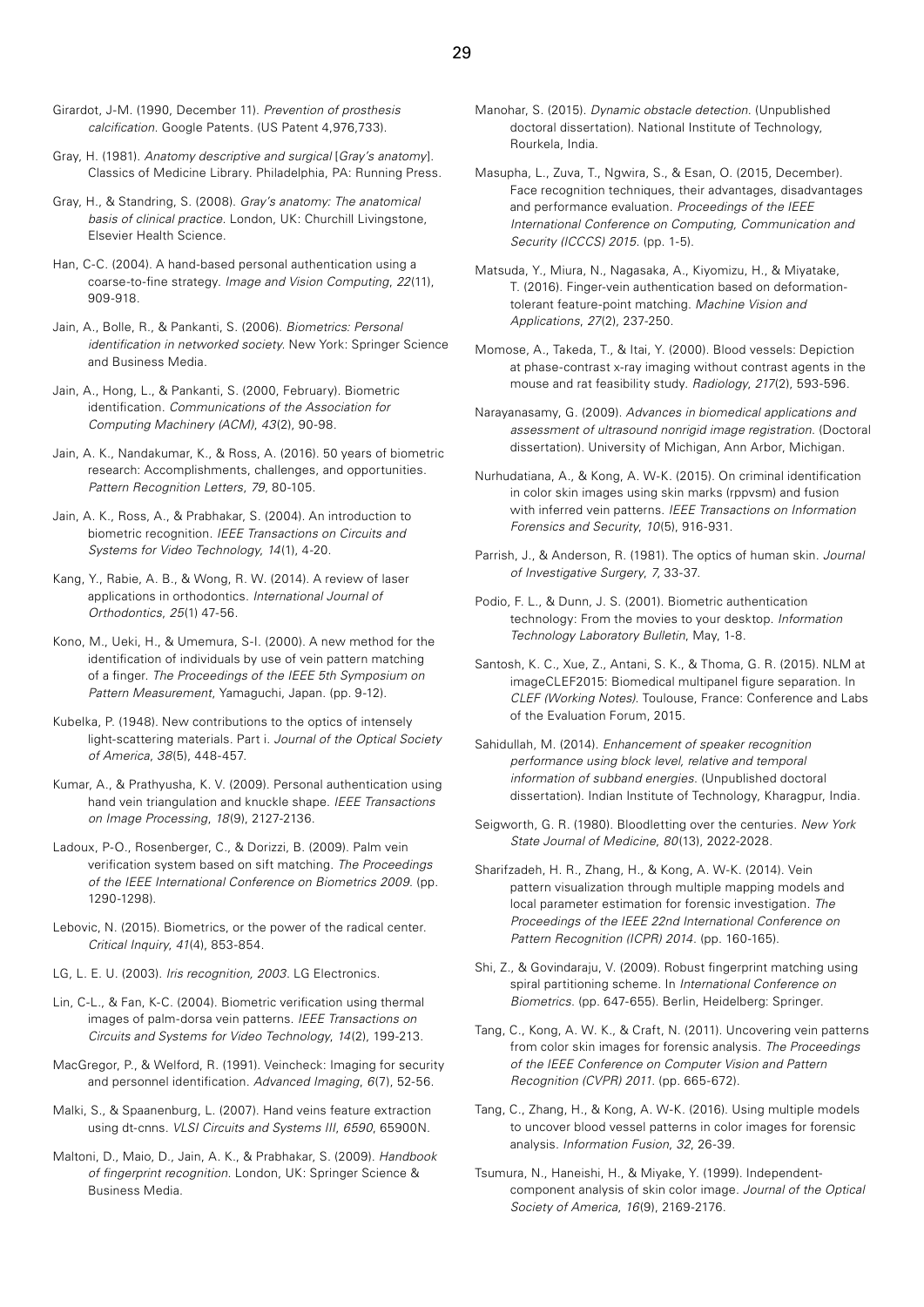- Vacca, J. R. (2004). *Public key infrastructure: Building trusted applications and web services*. Boca Raton, FLA: Chemical Rubber Company Press.
- Vacca, J. R. (2006). *Optical networking best practices handbook*. Hoboken, NJ: John Wiley & Sons.
- Vacca, J. R. (2007). *Biometric technologies and verification systems*. Cambridge, MA: Elsevier.
- Van Gemert, M., Jacques, S. L., Sterenborg, H., & Star, W. (1989). Skin optics. *IEEE Transactions on Biomedical Engineering*, *36*(12), 1146-1154.
- Van Lanh, T., Chong, K. S., Emmanuel, S., & Kankanhalli, M. S. (2007). A survey on digital camera image forensic methods. *The Proceedings of the IEEE International Conference on Multimedia and Expo 2007*. (pp. 16-19).
- Van Maanen, J. G. W. (2016). *Biometrics and intelligence: A match made in heaven?* Netherlands: Nederlandse Defensie Academie.
- Varastehpour, S., Sharifzadeh, H., Ardekani, I., & Francis, X. (2019a). An adaptive method for vein recognition enhancement using deep learning. *The Proceedings of the IEEE 19th International Symposium on Signal Processing and Information Technology (ISSPIT) 2019*. (pp. 1-5).
- Varastehpour, S., Sharifzadeh, H., Ardekani, I., & Francis, X. (2019b). Vein pattern visualisation and feature extraction using sparse auto-encoder for forensic purposes. *The Proceedings of the IEEE 16th IEEE International Conference on Advanced Video and Signal Based Surveillance (AVSS) 2019*. (pp. 1-8).
- Varastehpour, S., Sharifzadeh, H., Ardekani, I., & Sarrafzadeh, A. (2018). A review of biometric traits with insight into vein pattern recognition. *The Proceedings of the IEEE 16th Annual Conference on Privacy, Security and Trust (PST) 2018*. (pp. 1-2).
- Wang, L., & Leedham, G. (2005). A thermal hand vein pattern verification system. In *International Conference on Pattern Recognition and Image Analysis*. (pp. 58-65). Berlin, Heidelberg: Springer.
- Wang, L., & Leedham, G. (2006). Near- and far-infrared imaging for vein pattern biometrics. *The Proceedings of the IEEE International Conference on Video and Signal Based Surveillance 2006*. (p. 52).
- Wang, Y., Li, K., Cui, J., Shark, L-K., & Varley, M. (2010). Study of hand-dorsa vein recognition. *The Proceedings of the IEEE International Conference on Intelligent Computing*. (pp. 490-498).
- Watne, K. S. (2008). *Thermal imaging of ear biometrics for authentication purposes.* (Unpublished master's thesis). Gjøvik University College, Norway.
- Wen, X-B., & Liang, X-Z. (2010). Research on enhancing human finger vein pattern characteristics based on adjacent node threshold image method. *The Proceedings of the IEEE Fifth International Conference on Frontier of Computer Science and Technology 2010*. (pp. 552-556).
- Widmaier, E. P., Raff, H., & Strang, K. T. (2006). *Vander's human physiology* (Vol. 5). New York: McGraw-Hill.
- Widmaier, E. P., Raff, H., Strang, K. T., & Vander, A. J. (2008). *Vander's human physiology: The mechanisms of body function*. Boston, MA: McGraw-Hill Higher Education.
- Wilson, C. (2010). *Vein pattern recognition: A privacy-enhancing biometric.* Boca Raton, FLA: CRC Press.
- World Health Organization. (2004). *The world health report: 2004: Changing history*. Geneva, Switzerland: Author.
- Worster, B. W., Crane, D. E., Hansen, H. J., Fairley, C. R., & Lee, K. K. (1995, December 26). Laser imaging system for inspection and analysis of sub-micron particles. Google Patents. (US Patent 5,479,252).
- Xueyan, L., & Shuxu, G. (2008). *The fourth biometric vein recognition*. INTECH Open Access Publisher. doi: 10.5772/6257
- Yoshitomi, Y., Miyawaki, N., Tomita, S., & Kimura, S. (1997). Facial expression recognition using thermal image processing and neural network. *Proceedings of the 6th IEEE International Workshop on Robot and Human Communication. RO-MAN '97 SENDAI*. (pp. 380-385).
- Yu, C., & Qing, H. (2009). *Biometric identification technology: Finger vein identification technology*. Beijing, China: Tsinghua University Press.
- Zhou, B., Lin, X., Jia, H., & Song, R. (2007). Recognition of palmdorsa vein patterns using multiple feature fusion. *Journal of Tsinghua University*, *47*(2), 194.
- Zhao, S., Wang, Y-D., & Wang, Y-H. (2008). *Biometric identification based on low-quality hand vein pattern images. 2008 International Conference on Machine Learning and Cybernetics*, *2*, 1172-1177.
- Zhang, Y., Han, X., & Ma, S-l. (2006). Feature extraction of hand-vein patterns based on ridgelet transform and local interconnection structure neural network. *The Proceedings of the IEEE Intelligent Computing in Signal Processing and Pattern Recognition*. (pp. 870-875).
- Zhang, H., & Hu, D. (2010). A palm vein recognition system. *2010 International Conference on Intelligent Computation Technology and Automation*, *1*, 285-288.
- Zhang, R., Huang, D., Wang, Y., & Wang, Y. (2015). Improving feature-based dorsal hand vein recognition through random keypoint generation and fine-grained matching. *The Proceedings of the IEEE International Conference on Biometrics (ICB)*. (pp. 326-333).
- Zhang, H., Tang, C., Li, X., & Kong, A. W. K. (2014). A study of similarity between genetically identical body vein patterns. *2014 IEEE Symposium on Computational Intelligence in Biometrics and Identity Management (CIBIM)*. (pp. 151-159).
- Zhang, H., Tang, C., Kong, A. W-K., & Craft, N. (2012). Matching vein patterns from color images for forensic investigation. *The Proceedings of the IEEE Fifth International Conference on Biometrics: Theory, Applications and Systems (BTAS)*. (pp. 77-84).